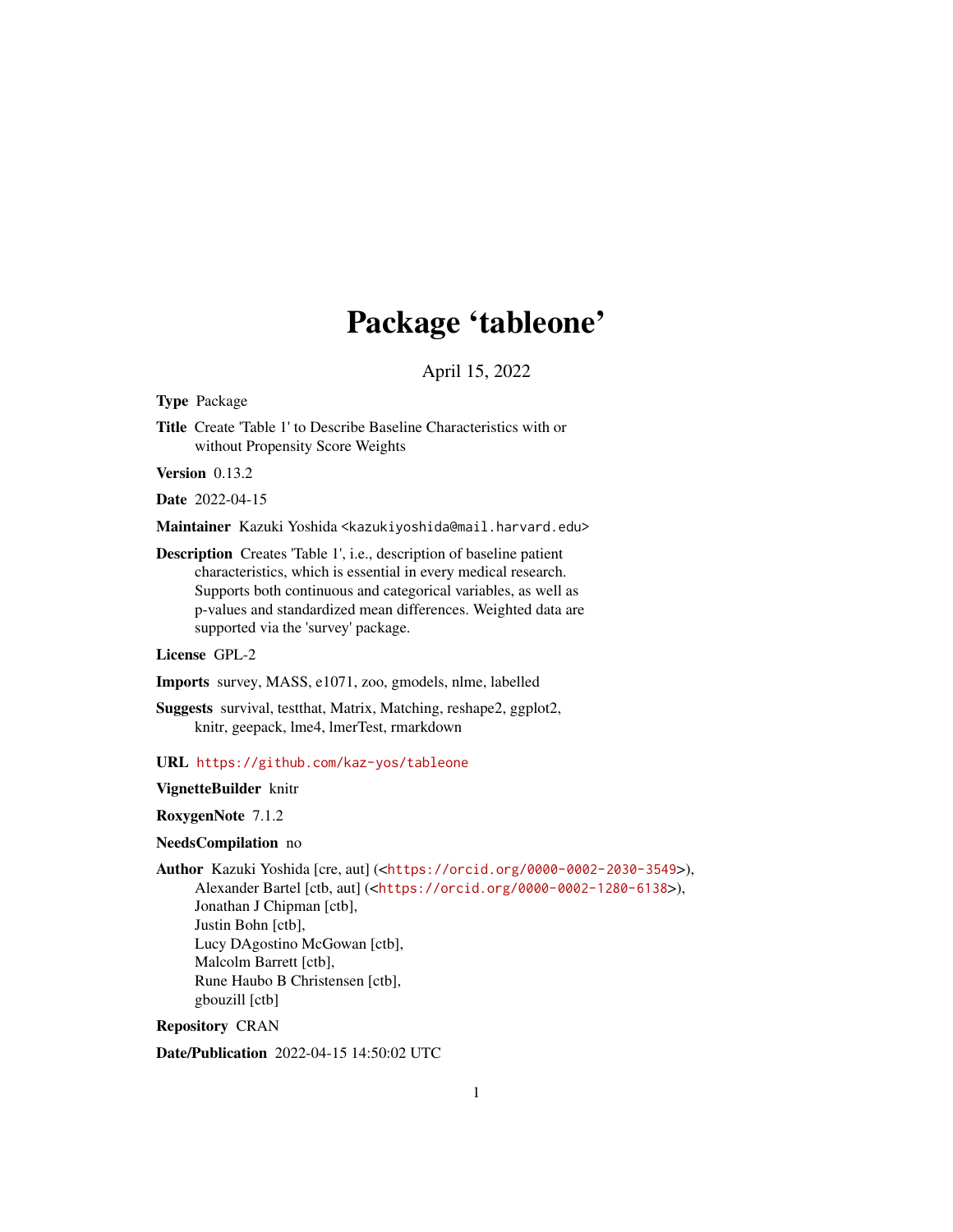# <span id="page-1-0"></span>R topics documented:

|       | $print.svyCatTable \dots \dots \dots \dots \dots \dots \dots \dots \dots \dots \dots \dots \dots \dots \dots \dots \dots \dots$ |    |
|-------|---------------------------------------------------------------------------------------------------------------------------------|----|
|       |                                                                                                                                 |    |
|       |                                                                                                                                 |    |
|       |                                                                                                                                 |    |
|       |                                                                                                                                 |    |
|       |                                                                                                                                 |    |
|       |                                                                                                                                 |    |
|       |                                                                                                                                 |    |
|       |                                                                                                                                 |    |
|       |                                                                                                                                 |    |
|       |                                                                                                                                 |    |
|       |                                                                                                                                 |    |
| Index |                                                                                                                                 | 38 |
|       |                                                                                                                                 |    |

tableone-package *Create "Table 1" to describe baseline characteristics*

# **Description**

Creates "Table 1", i.e., description of baseline patient characteristics, which is essential in every medical research. Supports both continuous and categorical variables, as well as p-values and standardized mean differences. Weighted data are supported via the survey package. See github for a screencast. tableone was inspired by descriptive statistics functions in Deducer , a Java-based GUI package by Ian Fellows. This package does not require GUI or Java, and intended for command-line users. Most important functions are [CreateTableOne](#page-7-1) and [svyCreateTableOne](#page-34-1).

#### Note

Acknowledgement:

Ian Fellows for developing the deducer package, which this package is based on.

Hadley Wickham for packaging advice and for creating tools this package was made with (roxygen2, devtools, testthat).

Yoshinobu Kanda for design advice and for integration into RcmdrPlugin.EZR.

H.Tachibana and Hiroki Matsui for inputs regarding standardized mean differences.

jomuller, Raja Sriswan Mamidi, Atsushi Shiraishi, and Jacques Ropers for bug reports and/or feature suggestions.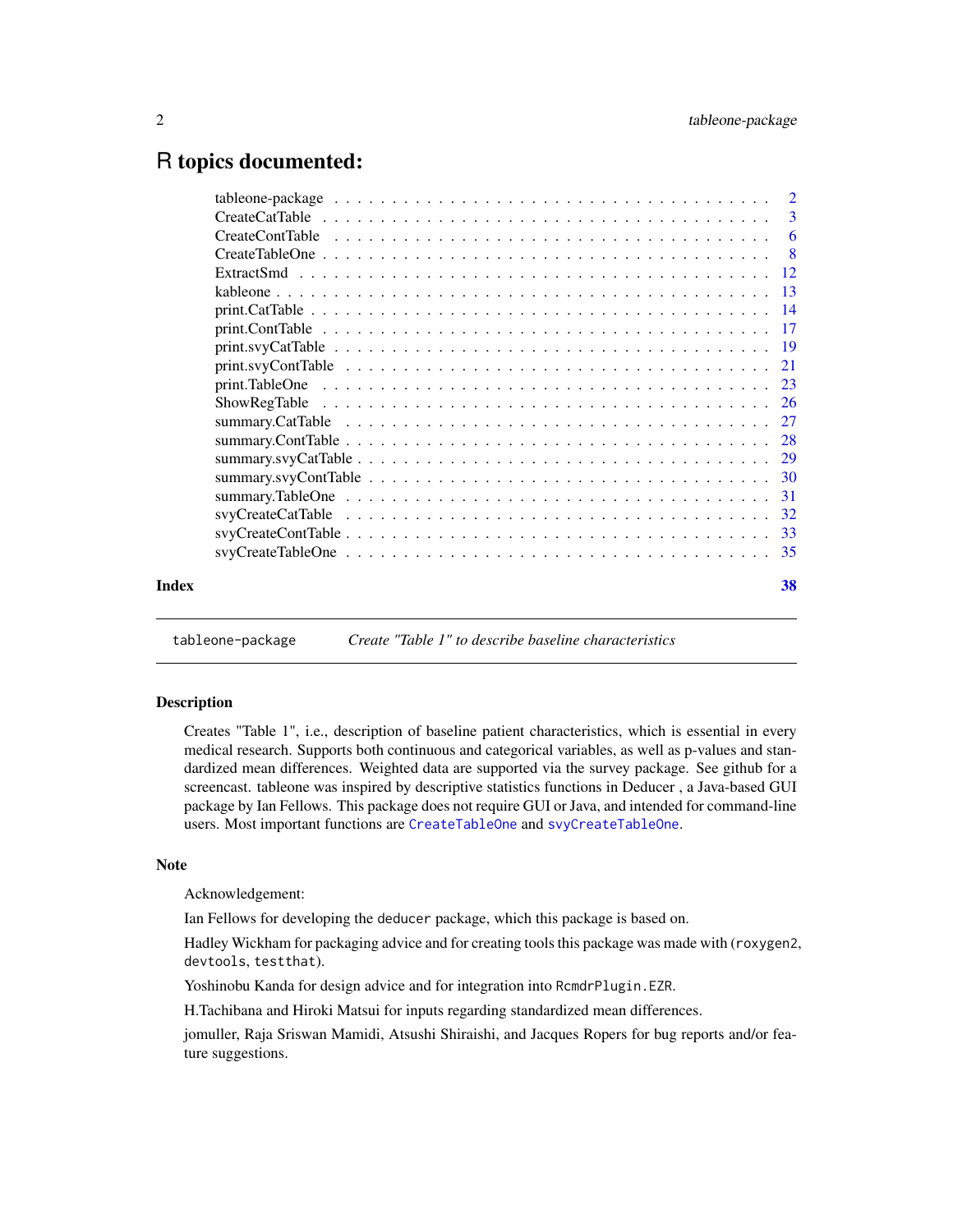#### <span id="page-2-0"></span>CreateCatTable 3

Members of the Facebook Organization of R Users for Medical Statistics in Japan (FORUMS-J) for testing pre-release versions and suggestions.

Developmental repository is on github. Your contributions are appreciated.

<https://github.com/kaz-yos/tableone>

#### Author(s)

Kazuki Yoshida, Alexander Bartel, Jonathan J Chipman, Justin Bohn, Lucy DAgostino McGowan, Malcom Barrett, Rune Haubo B Christensen, gbouzill

Maintainer: Kazuki Yoshida <kazukiyoshida@mail.harvard.edu>

#### See Also

[CreateTableOne](#page-7-1), [svyCreateTableOne](#page-34-1), [print.TableOne](#page-22-1), [summary.TableOne](#page-30-1), [ShowRegTable](#page-25-1)

#### Examples

## See examples for CreateTableOne and svyCreateTableOne

<span id="page-2-1"></span>CreateCatTable *Create an object summarizing categorical variables*

#### Description

Create an object summarizing categorical variables optionally stratifying by one or more startifying variables and performing statistical tests. Usually, [CreateTableOne](#page-7-1) should be used as the universal frontend for both continuous and categorical data.

#### Usage

```
CreateCatTable(
  vars,
  strata,
  data,
  includeNA = FALSE,
  test = TRUE,testApprox = chisq.test,
  argsApprox = list(correct = TRUE),
  testExact = fisher.test,
  argsExact = list(wordspace = 2 * 10^5),smd = TRUE,addOverall = FALSE
)
```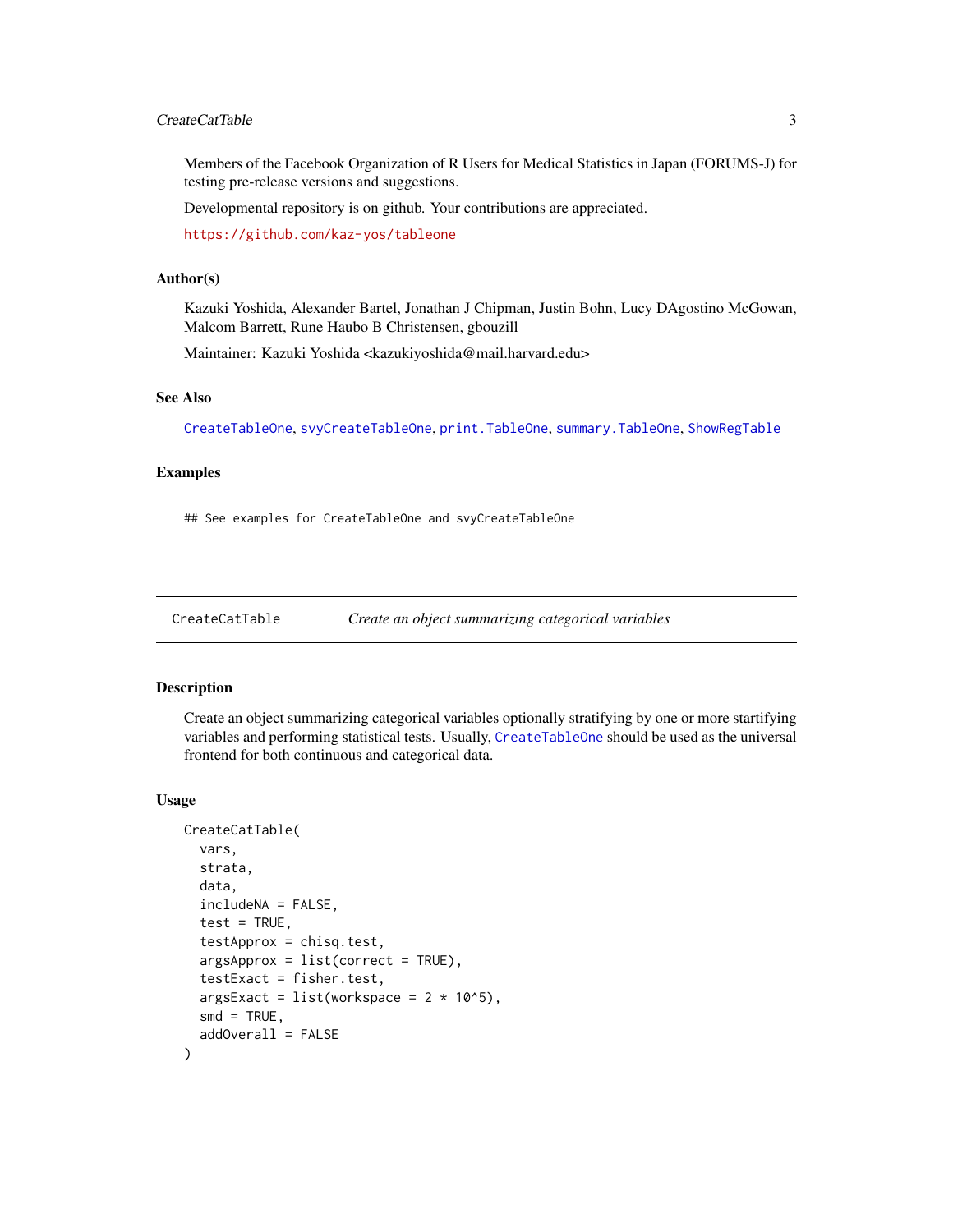# <span id="page-3-0"></span>Arguments

| vars       | Variable(s) to be summarized given as a character vector.                                                                                                                                                                                                            |
|------------|----------------------------------------------------------------------------------------------------------------------------------------------------------------------------------------------------------------------------------------------------------------------|
| strata     | Stratifying (grouping) variable name(s) given as a character vector. If omitted,<br>the overall results are returned.                                                                                                                                                |
| data       | A data frame in which these variables exist. All variables (both vars and strata)<br>must be in this data frame.                                                                                                                                                     |
| includeNA  | If TRUE, NA is handled as a regular factor level rather than missing. NA is<br>shown as the last factor level in the table. Only effective for categorical vari-<br>ables.                                                                                           |
| test       | If TRUE, as in the default and there are more than two groups, groupwise com-<br>parisons are performed. Both tests that require the large sample approximation<br>and exact tests are performed. Either one of the result can be obtained from the<br>print method. |
| testApprox | A function used to perform the large sample approximation based tests. The<br>default is chisq. test. This is not recommended when some of the cell have<br>small counts like fewer than 5.                                                                          |
| argsApprox | A named list of arguments passed to the function specified in testApprox. The<br>default is list(correct = TRUE), which turns on the continuity correction for<br>chisg.test.                                                                                        |
| testExact  | A function used to perform the exact tests. The default is fisher. test. If<br>the cells have large numbers, it will fail because of memory limitation. In this<br>situation, the large sample approximation based should suffice.                                   |
| argsExact  | A named list of arguments passed to the function specified in testExact. The<br>default is list (workspace = $2*10*5$ ), which specifies the memory space allo-<br>cated for fisher.test.                                                                            |
| smd        | If TRUE, as in the default and there are more than two groups, standardized<br>mean differences for all pairwise comparisons are calculated.                                                                                                                         |
| addOverall | (optional, only used if strata are supplied) Adds an overall column to the table.<br>Smd and p-value calculations are performed using only the stratifed clolumns.                                                                                                   |

# Value

An object of class CatTable.

# Author(s)

Kazuki Yoshida (based on Deducer::frequencies()), Alexander Bartel

# See Also

[CreateTableOne](#page-7-1), [print.CatTable](#page-13-1), [summary.CatTable](#page-26-1)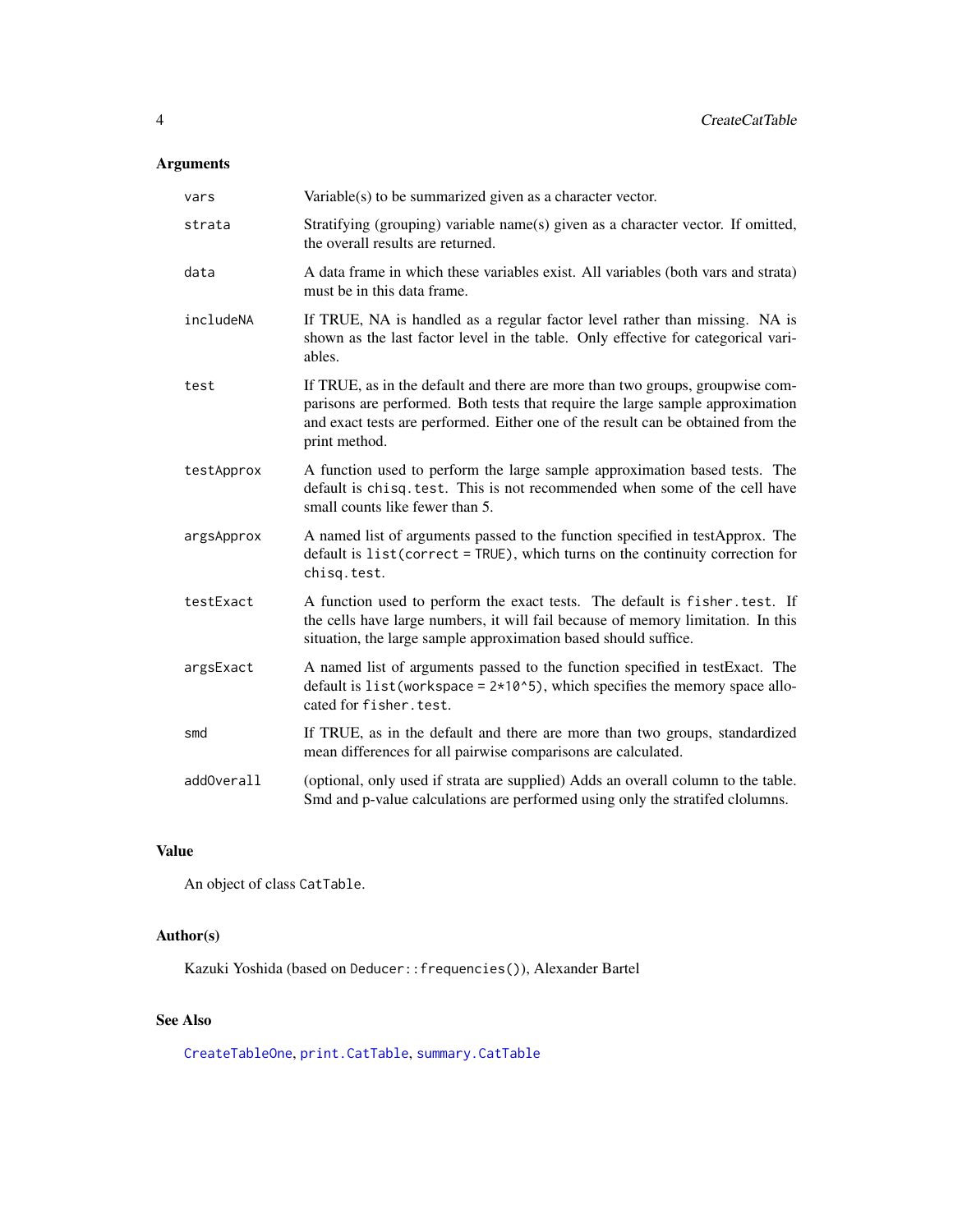#### **CreateCatTable** 5

#### Examples

```
## Load
library(tableone)
```

```
## Load Mayo Clinic Primary Biliary Cirrhosis Data
library(survival)
data(pbc)
## Check variables
head(pbc)
```

```
## Create an overall table for categorical variables
catVars <- c("status","ascites","hepato","spiders","edema","stage")
catTableOverall <- CreateCatTable(vars = catVars, data = pbc)
```
## Simply typing the object name will invoke the print.CatTable method, ## which will show the sample size, frequencies and percentages. ## For 2-level variables, only the higher level is shown for simplicity ## unless the variables are specified in the cramVars argument. catTableOverall

```
## If you need to show both levels for some 2-level factors, use cramVars
print(catTableOverall, cramVars = "hepato")
```

```
## Use the showAllLevels argument to see all levels for all variables.
print(catTableOverall, showAllLevels = TRUE)
```

```
## You can choose form frequencies ("f") and/or percentages ("p") or both.
## "fp" frequency (percentage) is the default. Row names change accordingly.
print(catTableOverall, format = "f")
print(catTableOverall, format = "p")
```

```
## To further examine the variables, use the summary.CatTable method,
## which will show more details.
summary(catTableOverall)
```

```
## The table can be stratified by one or more variables
catTableBySexTrt <- CreateCatTable(vars = catVars,
                                   strata = c("sex", "trt"), data = pbc)
```

```
## print now includes p-values which are by default calculated by chisq.test.
## It is formatted at the decimal place specified by the pDigits argument
## (3 by default). It is formatted like <0.001 if very small.
catTableBySexTrt
```

```
## The exact argument toggles the p-values to the exact test result from
## fisher.test. It will show which ones are from exact tests.
print(catTableBySexTrt, exact = "ascites")
```

```
## summary now includes both types of p-values
summary(catTableBySexTrt)
```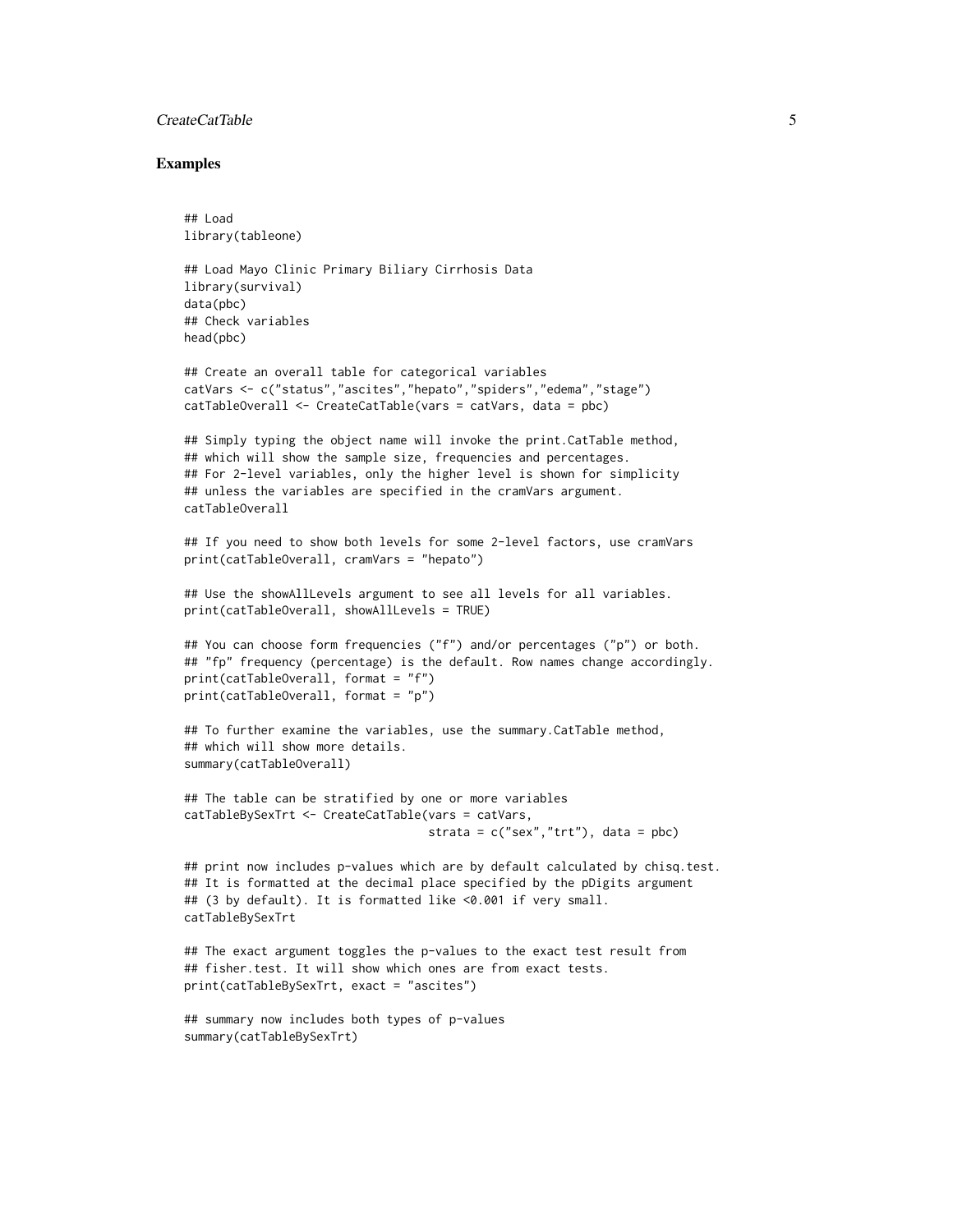```
## If your work flow includes copying to Excel and Word when writing manuscripts,
## you may benefit from the quote argument. This will quote everything so that
## Excel does not mess up the cells.
print(catTableBySexTrt, exact = "ascites", quote = TRUE)
## If you want to center-align values in Word, use noSpaces option.
print(catTableBySexTrt, exact = "ascites", quote = TRUE, noSpaces = TRUE)
```
<span id="page-5-1"></span>CreateContTable *Create an object summarizing continous variables*

# Description

Create an object summarizing continous variables optionally stratifying by one or more startifying variables and performing statistical tests. Usually, [CreateTableOne](#page-7-1) should be used as the universal frontend for both continuous and categorical data.

#### Usage

```
CreateContTable(
  vars,
  strata,
  data,
 funcNames = c("n", "miss", "p.miss", "mean", "sd", "median", "p25", "p75", "min",
    "max", "skew", "kurt"),
  funcAdditional,
  test = TRUE,
  testNormal = oneway.test,
  argsNormal = list(var.equals = TRUE),testNonNormal = kruskal.test,
  argsNonNormal = list(NULL),
  smd = TRUE,addOverall = FALSE
)
```

| vars      | $Variable(s)$ to be summarized given as a character vector.                                                                                                                                                                                                                                                                 |
|-----------|-----------------------------------------------------------------------------------------------------------------------------------------------------------------------------------------------------------------------------------------------------------------------------------------------------------------------------|
| strata    | Stratifying (grouping) variable name(s) given as a character vector. If omitted,<br>the overall results are returned.                                                                                                                                                                                                       |
| data      | A data frame in which these variables exist. All variables (both vars and strata)<br>must be in this data frame.                                                                                                                                                                                                            |
| funcNames | The functions to give the group size, number with missing values, proportion<br>with missing values, mean, standard deviations, median, 25th percentile, 75th<br>percentile, minimum, maximum, skewness (same definition as in SAS), kurtosis<br>(same definition as in SAS). All of them can be seen in the summary method |

<span id="page-5-0"></span>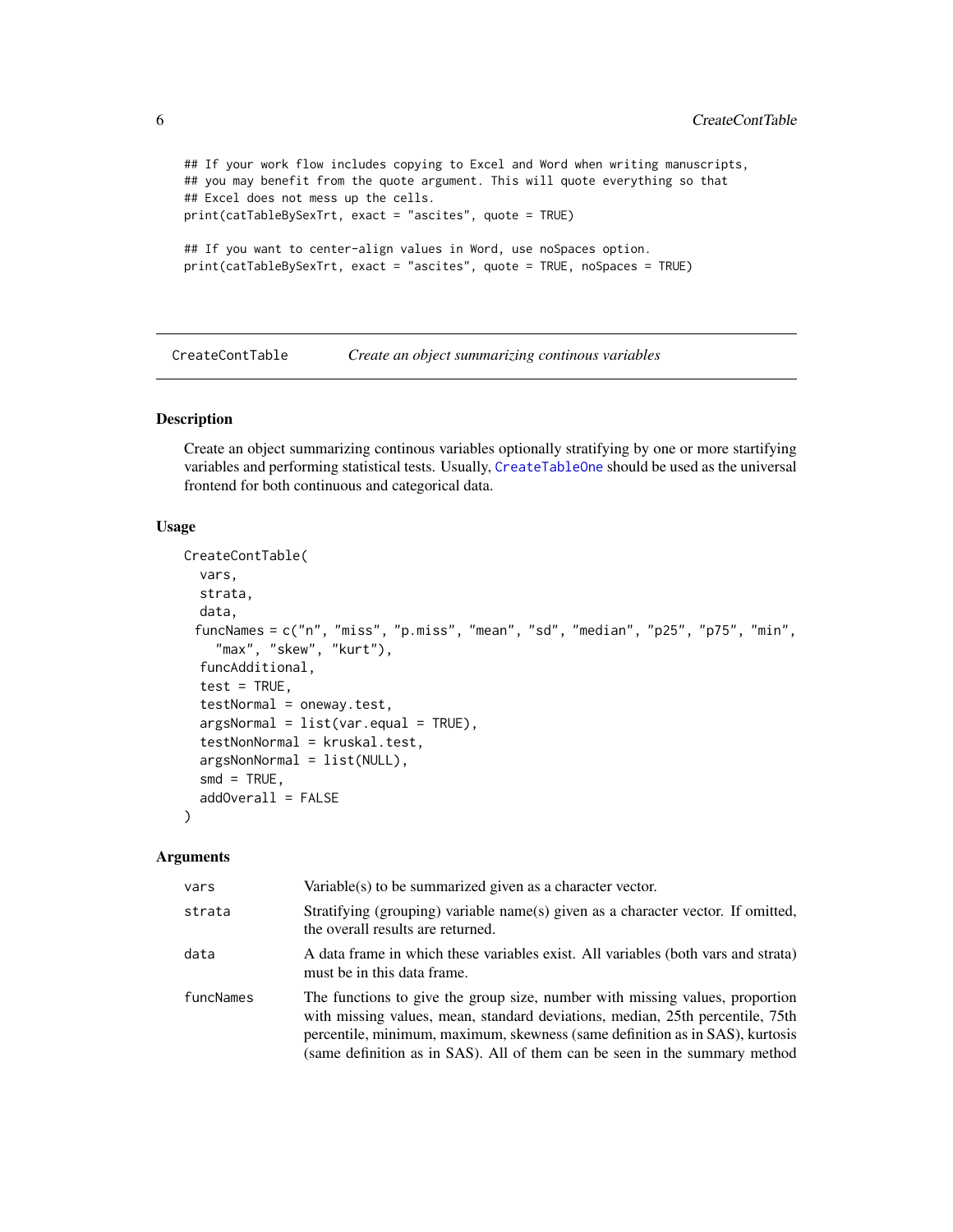<span id="page-6-0"></span>CreateContTable 7

|               | output. The print method uses subset of these. You can choose subset of them<br>or reorder them. They are all configure to omit NA values (na. $rm = TRUE$ ).                                                                                     |
|---------------|---------------------------------------------------------------------------------------------------------------------------------------------------------------------------------------------------------------------------------------------------|
|               | funcAdditional Additional functions can be given as a named list. For example, list(sum =<br>sum).                                                                                                                                                |
| test          | If TRUE, as in the default and there are more than two groups, groupwise com-<br>parisons are performed. Both tests that assume normality and tests that do not<br>are performed. Either one of the result can be obtained from the print method. |
| testNormal    | A function used to perform the normal assumption based tests. The default is<br>oneway. test. This is equivalent of the t-test when there are only two groups.                                                                                    |
| argsNormal    | A named list of arguments passed to the function specified in testNormal. The<br>default is list(var.equal = TRUE), which makes it the ordinary ANOVA that<br>assumes equal variance across groups.                                               |
| testNonNormal | A function used to perform the nonparametric tests. The default is kruskal. test<br>(Kruskal-Wallis rank sum test). This is equivalent of the wilcox.test (Man-<br>Whitney U test) when there are only two groups.                                |
| argsNonNormal | A named list of arguments passed to the function specified in testNonNormal.<br>The default is list (NULL), which is just a placeholder.                                                                                                          |
| smd           | If TRUE, as in the default and there are more than two groups, standardized<br>mean differences for all pairwise comparisons are calculated.                                                                                                      |
| addOverall    | (optional, only used if strata are supplied) Adds an overall column to the table.<br>Smd and p-value calculations are performed using only the stratifed clolumns.                                                                                |

#### Value

An object of class ContTable.

#### Author(s)

Kazuki Yoshida (based on Deducer::descriptive.table()), Alexander Bartel

#### See Also

[CreateTableOne](#page-7-1), [print.ContTable](#page-16-1), [summary.ContTable](#page-27-1)

# Examples

## Load library(tableone)

```
## Load Mayo Clinic Primary Biliary Cirrhosis Data
library(survival)
data(pbc)
## Check variables
head(pbc)
```

```
## Create an overall table for continuous variables
contVars <- c("time","age","bili","chol","albumin","copper",
```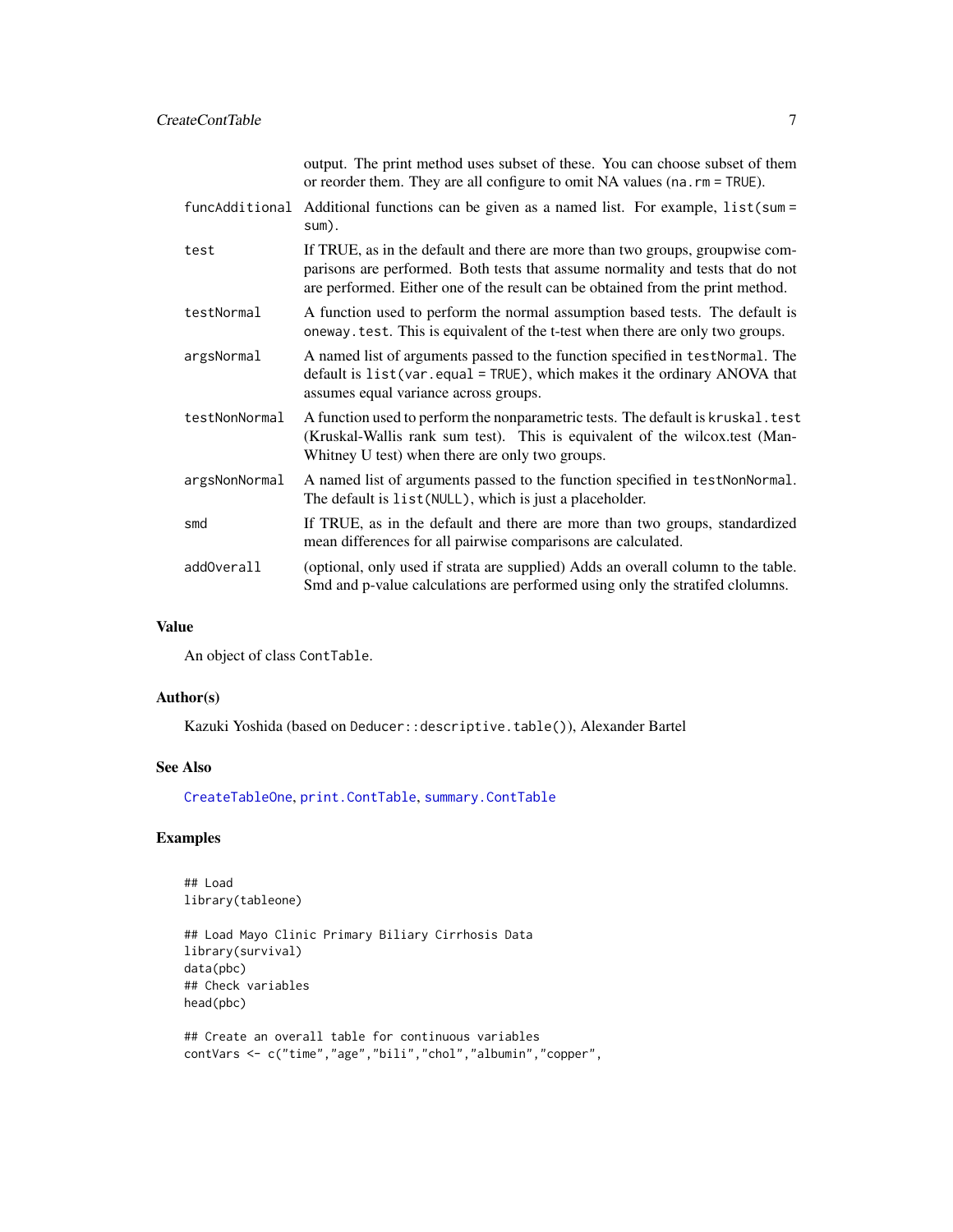<span id="page-7-0"></span>8 Second 2012 **CreateTableOne** 

```
"alk.phos","ast","trig","platelet","protime")
contTableOverall <- CreateContTable(vars = contVars, data = pbc)
## Simply typing the object name will invoke the print.ContTable method,
## which will show the sample size, means and standard deviations.
contTableOverall
## To further examine the variables, use the summary.ContTable method,
## which will show more details.
summary(contTableOverall)
## c("age","chol","copper","alk.phos","trig","protime") appear highly skewed.
## Specify them in the nonnormal argument, and the display changes to the median,
## and the [25th, 75th] percentile.
nonNormalVars <- c("age","chol","copper","alk.phos","trig","protime")
print(contTableOverall, nonnormal = nonNormalVars)
## To show median [min,max] for nonnormal variables, use minMax = TRUE
print(contTableOverall, nonnormal = nonNormalVars, minMax = TRUE)
## The table can be stratified by one or more variables
contTableBySexTrt <- CreateContTable(vars = contVars,
                                     strata = c("sex", "trt"), data = pbc)## print now includes p-values which are by default calculated by oneway.test (t-test
## equivalent in the two group case). It is formatted at the decimal place specified
## by the pDigits argument (3 by default). It does <0.001 for you.
contTableBySexTrt
## The nonnormal argument toggles the p-values to the nonparametric result from
## kruskal.test (wilcox.test equivalent for the two group case).
print(contTableBySexTrt, nonnormal = nonNormalVars)
## summary now includes both types of p-values
summary(contTableBySexTrt)
## If your work flow includes copying to Excel and Word when writing manuscripts,
## you may benefit from the quote argument. This will quote everything so that
## Excel does not mess up the cells.
print(contTableBySexTrt, nonnormal = nonNormalVars, quote = TRUE)
## If you want to center-align values in Word, use noSpaces option.
print(contTableBySexTrt, nonnormal = nonNormalVars, quote = TRUE, noSpaces = TRUE)
```
<span id="page-7-1"></span>CreateTableOne *Create an object summarizing both continuous and categorical variables*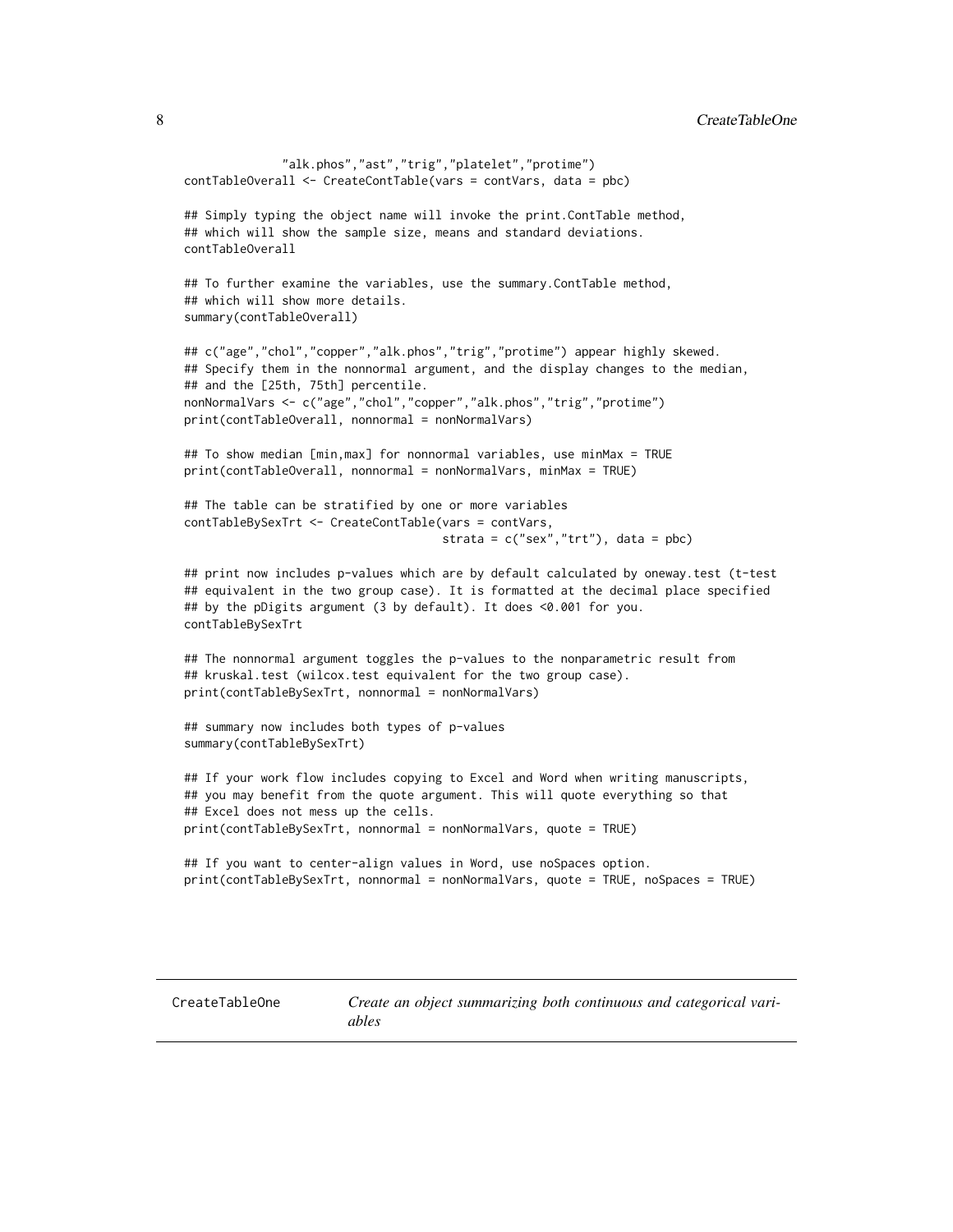# CreateTableOne 9

#### Description

Create an object summarizing all baseline variables (both continuous and categorical) optionally stratifying by one or more startifying variables and performing statistical tests. The object gives a table that is easy to use in medical research papers.

# Usage

```
CreateTableOne(
  vars,
  strata,
  data,
  factorVars,
  includeNA = FALSE,
  test = TRUE,testApprox = chisq.test,
  argsApprox = list(correct = TRUE),
  testExact = fisher.test,
  argsExact = list(wordspace = 2 * 10<sup>0</sup>5),testNormal = oneway.test,
  argsNormal = list(var.equal = TRUE),
  testNonNormal = kruskal.test,
  argsNonNormal = list(NULL),
  smd = TRUE,addOverall = FALSE
)
```

| vars       | Variables to be summarized given as a character vector. Factors are handled<br>as categorical variables, whereas numeric variables are handled as continuous<br>variables. If empty, all variables in the data frame specified in the data argument<br>are used.                                                                                  |
|------------|---------------------------------------------------------------------------------------------------------------------------------------------------------------------------------------------------------------------------------------------------------------------------------------------------------------------------------------------------|
| strata     | Stratifying (grouping) variable name(s) given as a character vector. If omitted,<br>the overall results are returned.                                                                                                                                                                                                                             |
| data       | A data frame in which these variables exist. All variables (both vars and strata)<br>must be in this data frame.                                                                                                                                                                                                                                  |
| factorVars | Numerically coded variables that should be handled as categorical variables<br>given as a character vector. Do not include factors, unless you need to relevel<br>them by removing empty levels. If omitted, only factors are considered categor-<br>ical variables. The variables specified here must also be specified in the vars<br>argument. |
| includeNA  | If TRUE, NA is handled as a regular factor level rather than missing. NA is<br>shown as the last factor level in the table. Only effective for categorical vari-<br>ables.                                                                                                                                                                        |
| test       | If TRUE, as in the default and there are more than two groups, groupwise com-<br>parisons are performed.                                                                                                                                                                                                                                          |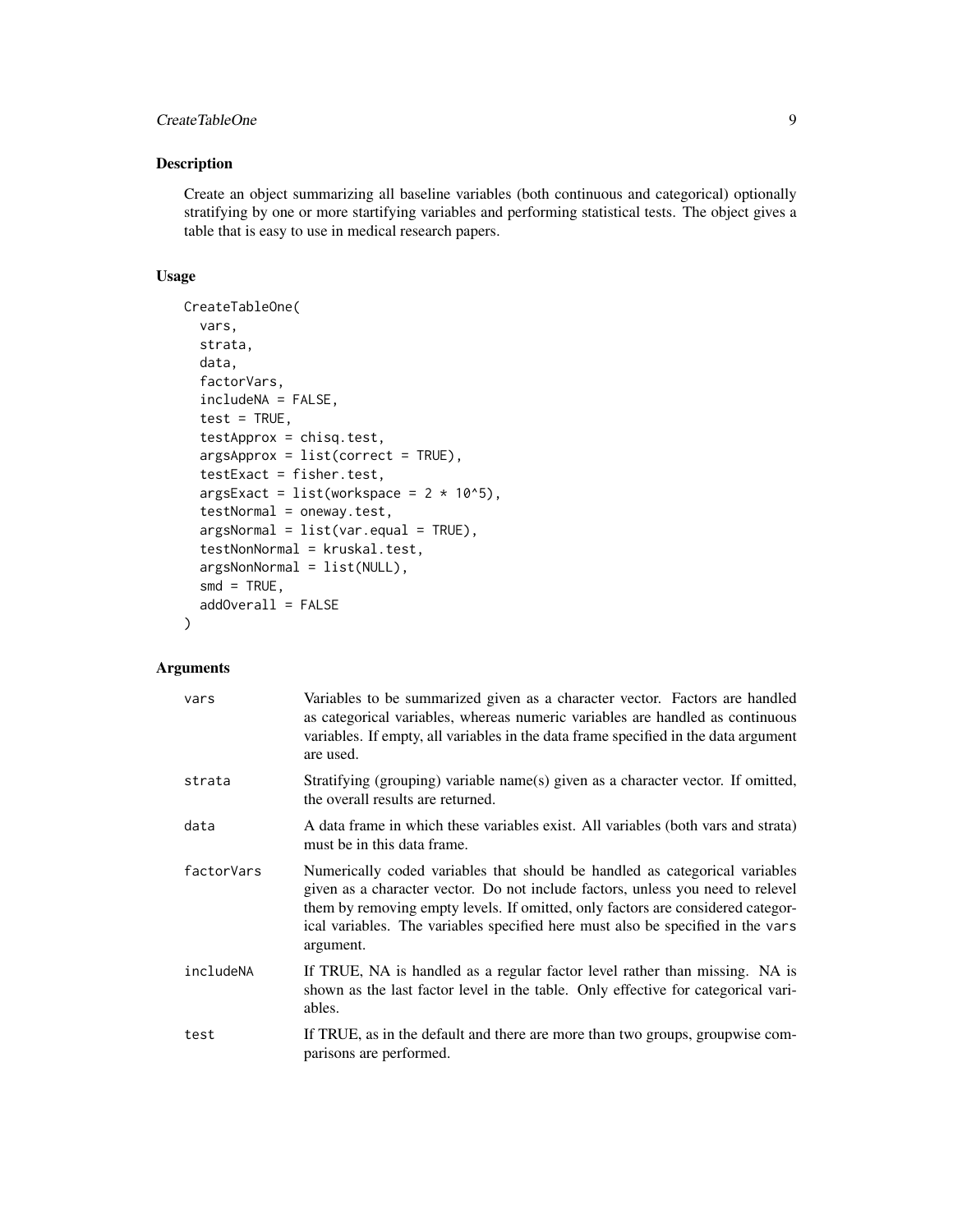| testApprox    | A function used to perform the large sample approximation based tests. The<br>default is chisq. test. This is not recommended when some of the cell have<br>small counts like fewer than 5.                                        |
|---------------|------------------------------------------------------------------------------------------------------------------------------------------------------------------------------------------------------------------------------------|
| argsApprox    | A named list of arguments passed to the function specified in testApprox. The<br>default is list(correct = TRUE), which turns on the continuity correction for<br>chisg.test.                                                      |
| testExact     | A function used to perform the exact tests. The default is fisher. test. If<br>the cells have large numbers, it will fail because of memory limitation. In this<br>situation, the large sample approximation based should suffice. |
| argsExact     | A named list of arguments passed to the function specified in testExact. The<br>default is $list(workspace = 2*10*5)$ , which specifies the memory space allo-<br>cated for fisher. test.                                          |
| testNormal    | A function used to perform the normal assumption based tests. The default is<br>oneway. test. This is equivalent of the t-test when there are only two groups.                                                                     |
| argsNormal    | A named list of arguments passed to the function specified in testNormal. The<br>default is list(var.equal = TRUE), which makes it the ordinary ANOVA that<br>assumes equal variance across groups.                                |
| testNonNormal | A function used to perform the nonparametric tests. The default is kruskal. test<br>(Kruskal-Wallis Rank Sum Test). This is equivalent of the wilcox.test (Mann-<br>Whitney U test) when there are only two groups.                |
| argsNonNormal | A named list of arguments passed to the function specified in testNonNormal.<br>The default is list (NULL), which is just a placeholder.                                                                                           |
| smd           | If TRUE, as in the default and there are more than two groups, standardized<br>mean differences for all pairwise comparisons are calculated.                                                                                       |
| addOverall    | (optional, only used if strata are supplied) Adds an overall column to the table.<br>Smd and p-value calculations are performed using only the stratifed clolumns.                                                                 |

#### Details

The definitions of the standardized mean difference (SMD) are available in [Flury](https://www.tandfonline.com/doi/abs/10.1080/00031305.1986.10475403) *et al* 1986 for the univariate case and the multivariate case (essentially the square root of the Mahalanobis distance). Extension to binary variables is discussed in [Austin 2009](https://www.tandfonline.com/doi/abs/10.1080/03610910902859574) and extension to multinomival variables is suggested in Yang *et al* [2012.](https://support.sas.com/resources/papers/proceedings12/335-2012.pdf) This multinomial extesion treats a single multinomial variable as multiple non-redundant dichotomous variables and use the Mahalanobis distance. The off diagonal elements of the covariance matrix on page 3 have an error, and need negation. In weighted data, the same definitions can be used except that the mean and standard deviation estimates are weighted estimates (Li *et al* [2013](https://pubmed.ncbi.nlm.nih.gov/23902694/) and [Austin](https://pubmed.ncbi.nlm.nih.gov/26238958/) *et al* 2015). In tableone, all weighted estimates are calculated by weighted estimation functions in the survey package.

#### Value

An object of class TableOne, which is a list of three objects.

| ContTable | object of class ContTable, containing continuous variables only |
|-----------|-----------------------------------------------------------------|
| CatTable  | object of class CatTable, containing categorical variables only |
| MetaData  | list of metadata regarding variables                            |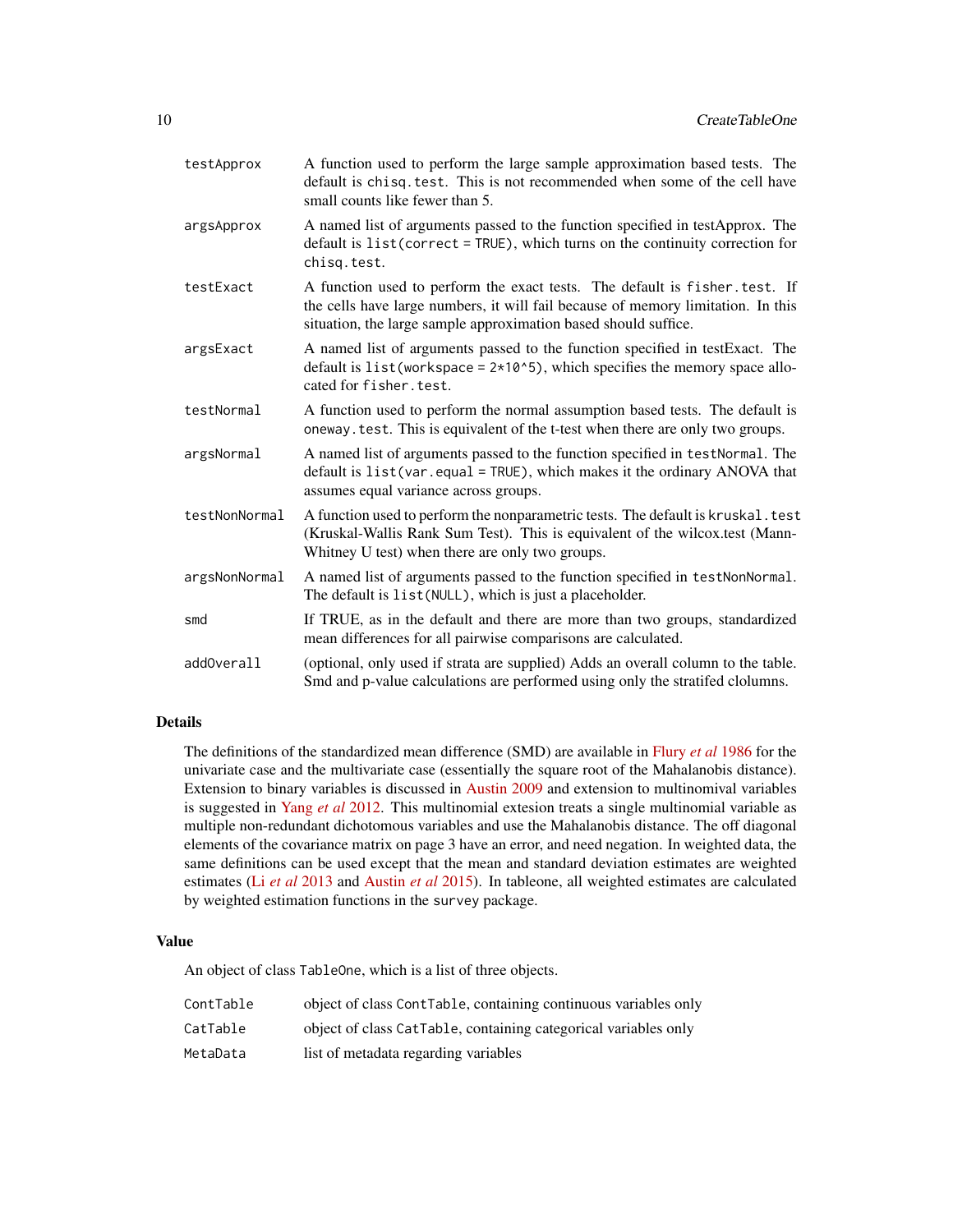#### <span id="page-10-0"></span>**CreateTableOne** 11

#### Author(s)

Kazuki Yoshida, Justin Bohn, Alexander Bartel

#### References

Flury, BK. and Riedwyl, H. (1986). Standard distance in univariate and multivariate analysis. *The American Statistician*, 40, 249-251.

Austin, PC. (2009). Using the Standardized Difference to Compare the Prevalence of a Binary Variable Between Two Groups in Observational Research. *Communications in Statistics - Simulation and Computation*, 38, 1228-1234.

Yang, D. and Dalton, JE. (2012). A unified approach to measuring the effect size between two groups using SAS. SAS Global Forum 2012, Paper 335-2012.

Li, L. and Greene, T. (2013). A weighting analogue to pair matching in propensity score analysis. *International Journal of Biostatistics*, 9, 215-234.

Austin, PC. and Stuart, EA. (2015). Moving towards best practice when using inverse probability of treatment weighting (IPTW) using the propensity score to estimate causal treatment effects in observational studies. *Statistics in Medicine*, Online on August 3, 2015.

#### See Also

[print.TableOne](#page-22-1), [summary.TableOne](#page-30-1)

#### Examples

```
## Load
library(tableone)
## Load Mayo Clinic Primary Biliary Cirrhosis Data
library(survival)
data(pbc)
## Check variables
head(pbc)
## Make categorical variables factors
varsToFactor <- c("status","trt","ascites","hepato","spiders","edema","stage")
pbc[varsToFactor] <- lapply(pbc[varsToFactor], factor)
## Create a variable list
dput(names(pbc))
vars <- c("time","status","age","sex","ascites","hepato",
          "spiders","edema","bili","chol","albumin",
          "copper","alk.phos","ast","trig","platelet",
          "protime","stage")
## Create Table 1 stratified by trt
tableOne <- CreateTableOne(vars = vars, strata = c("trt"), data = pbc)
## Just typing the object name will invoke the print.TableOne method
```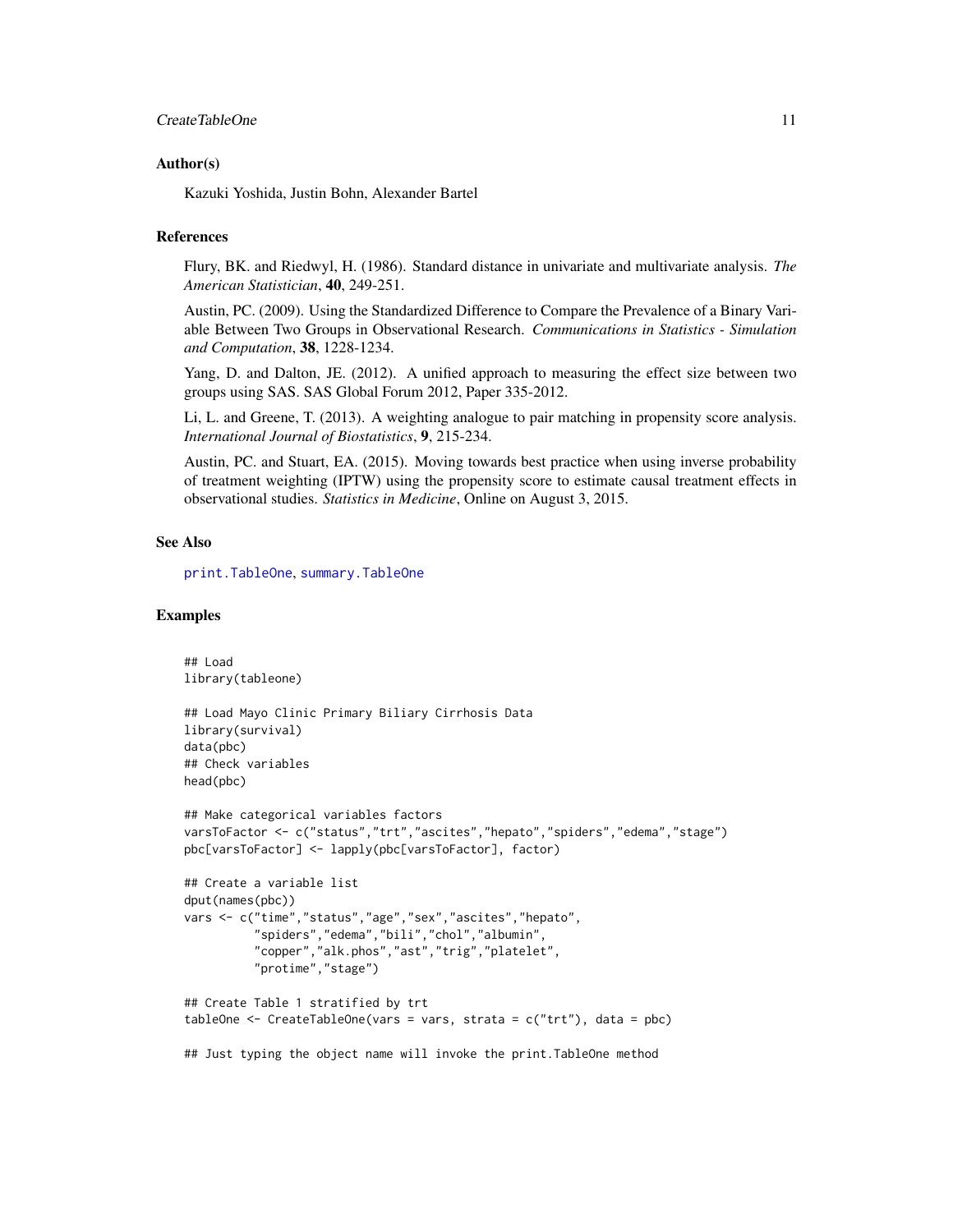#### <span id="page-11-0"></span>tableOne

```
## Specifying nonnormal variables will show the variables appropriately,
## and show nonparametric test p-values. Specify variables in the exact
## argument to obtain the exact test p-values. cramVars can be used to
## show both levels for a 2-level categorical variables.
print(tableOne, nonnormal = c("bili","chol","copper","alk.phos","trig"),
     exact = c("status","stage"), cramVars = "hepato", smd = TRUE)
## Use the summary.TableOne method for detailed summary
summary(tableOne)
## See the categorical part only using $ operator
tableOne$CatTable
summary(tableOne$CatTable)
## See the continuous part only using $ operator
tableOne$ContTable
summary(tableOne$ContTable)
## If your work flow includes copying to Excel and Word when writing manuscripts,
## you may benefit from the quote argument. This will quote everything so that
## Excel does not mess up the cells.
print(tableOne, nonnormal = c("bili","chol","copper","alk.phos","trig"),
     exact = c("status","stage"), quote = TRUE)
## If you want to center-align values in Word, use noSpaces option.
print(tableOne, nonnormal = c("bili","chol","copper","alk.phos","trig"),
     exact = c("status","stage"), quote = TRUE, noSpaces = TRUE)
## If SMDs are needed as numericals, use ExtractSmd()
ExtractSmd(tableOne)
```
ExtractSmd *Extract standardized mean differences from a (svy)TableOne object*

#### **Description**

Extracts standardized mean differences data as a vector or matrix from a (svy)TableOne object

#### Usage

ExtractSmd(x, varLabels = FALSE)

| $\mathbf{x}$ | A stratified (svy)TableOne object containing standardized mean differences.                               |
|--------------|-----------------------------------------------------------------------------------------------------------|
| varLabels    | Whether to replace variable names with variable labels obtained from labelled: : var_label()<br>function. |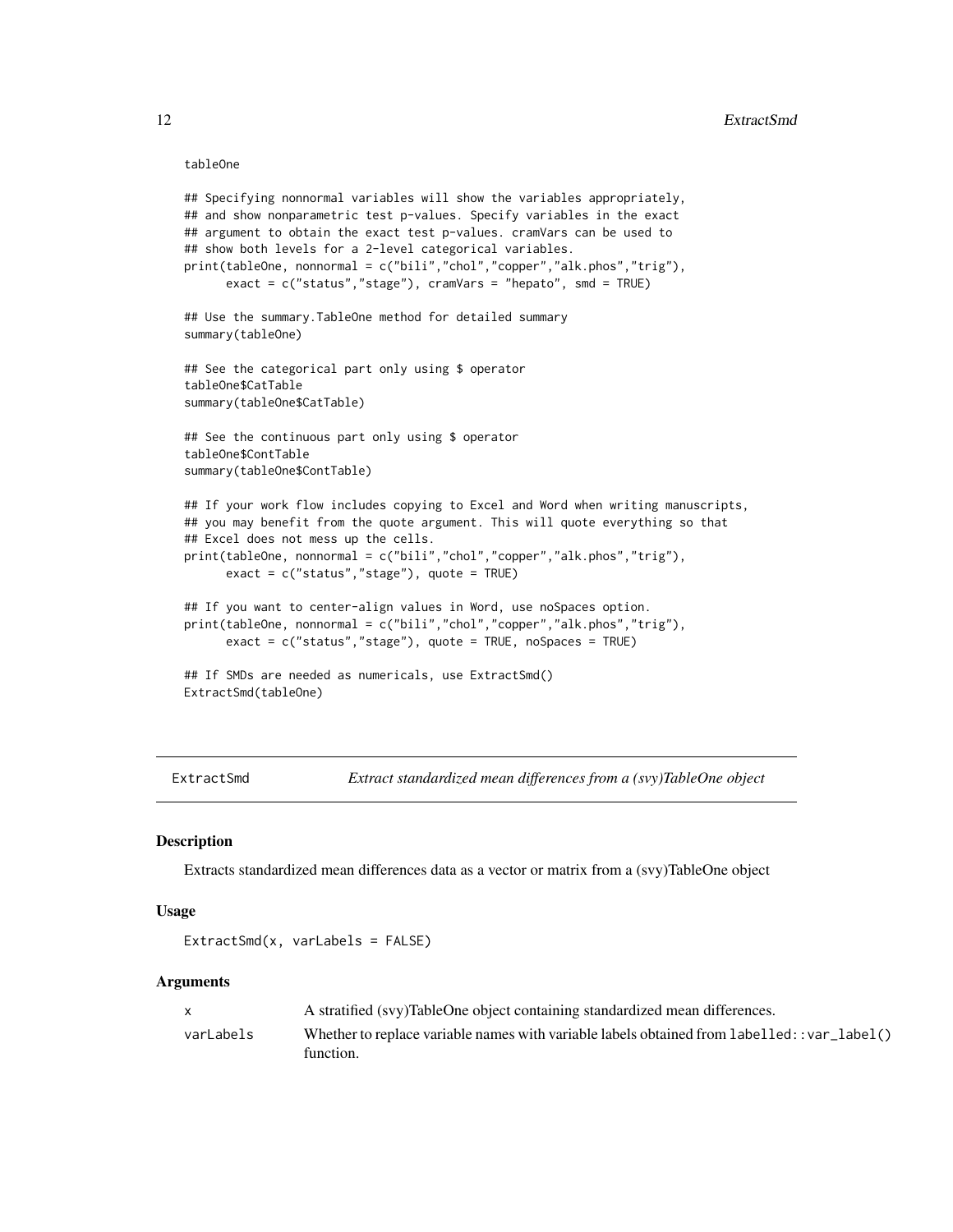#### <span id="page-12-0"></span>kableone and the state of the state of the state of the state of the state of the state of the state of the state of the state of the state of the state of the state of the state of the state of the state of the state of t

# Value

A vector or matrix containing the average standardized mean differences (if more than two contrasts exist) as well as the all possible pairwise standardized mean differences. Variables are ordered in the same order as the printed table.

#### Author(s)

Kazuki Yoshida

# See Also

[CreateTableOne](#page-7-1), [svyCreateTableOne](#page-34-1)

#### Examples

## See examples for CreateTableOne and svyCreateTableOne

kableone *Export TableOne Objects to Markdown*

#### Description

Export TableOne Objects to Markdown

#### Usage

kableone(x, ...)

# Arguments

|          | an object created by a tableone function |
|----------|------------------------------------------|
| $\cdots$ | arguments passed to kable                |

#### Value

A character vector of the table source code

#### Examples

```
library(survival)
data(pbc)
tableOne <- CreateTableOne(data = pbc)
kableone(tableOne)
```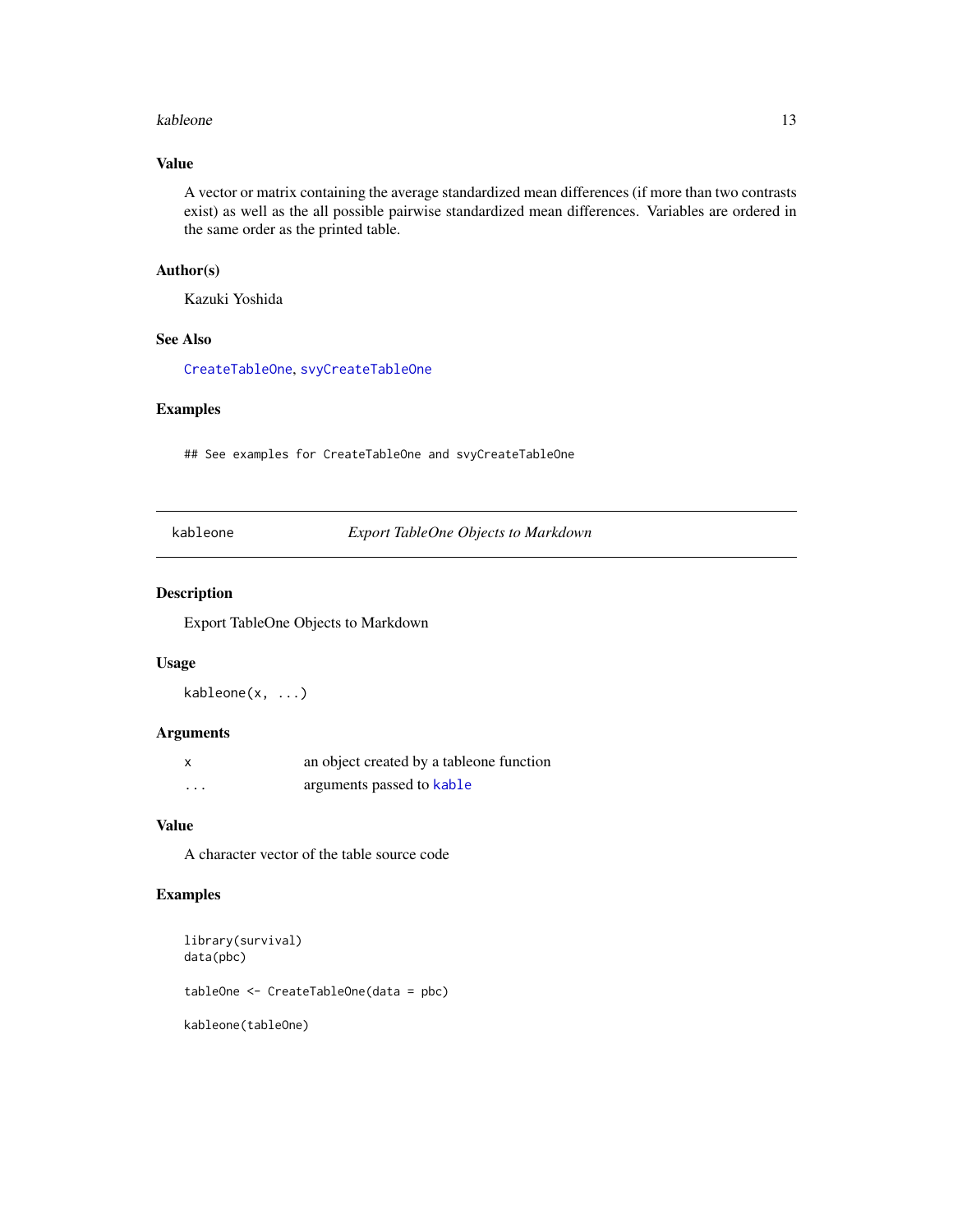<span id="page-13-1"></span><span id="page-13-0"></span>

# Description

print method for the CatTable class objects created by [CreateCatTable](#page-2-1) function.

# Usage

```
## S3 method for class 'CatTable'
print(
 x,
 digits = 1,
 pDigits = 3,
 quote = FALSE,
 missing = FALSE,
 explain = TRUE,
 printToggle = TRUE,
 noSpaces = FALSE,
 format = c("fp", "f", "p", "pf")[1],showAllLevels = FALSE,
  cramVars = NULL,
 dropEqual = FALSE,
  test = TRUE,exact = NULL,smd = FALSE,CrossTable = FALSE,
 formatOptions = list(scientific = FALSE),
  ...
)
```

| $\mathsf{x}$ | Object returned by CreateCatTable function.                                                                                                                                    |
|--------------|--------------------------------------------------------------------------------------------------------------------------------------------------------------------------------|
| digits       | Number of digits to print in the table.                                                                                                                                        |
| pDigits      | Number of digits to print for p-values (also used for standardized mean differ-<br>ences).                                                                                     |
| quote        | Whether to show everything in quotes. The default is FALSE. If TRUE, every-<br>thing including the row and column names are quoted so that you can copy it to<br>Excel easily. |
| missing      | Whether to show missing data information.                                                                                                                                      |
| explain      | Whether to add explanation to the variable names, i.e., $(\%)$ is added to the vari-<br>able names when percentage is shown.                                                   |
| printToggle  | Whether to print the output. If FALSE, no output is created, and a matrix is<br>invisibly returned.                                                                            |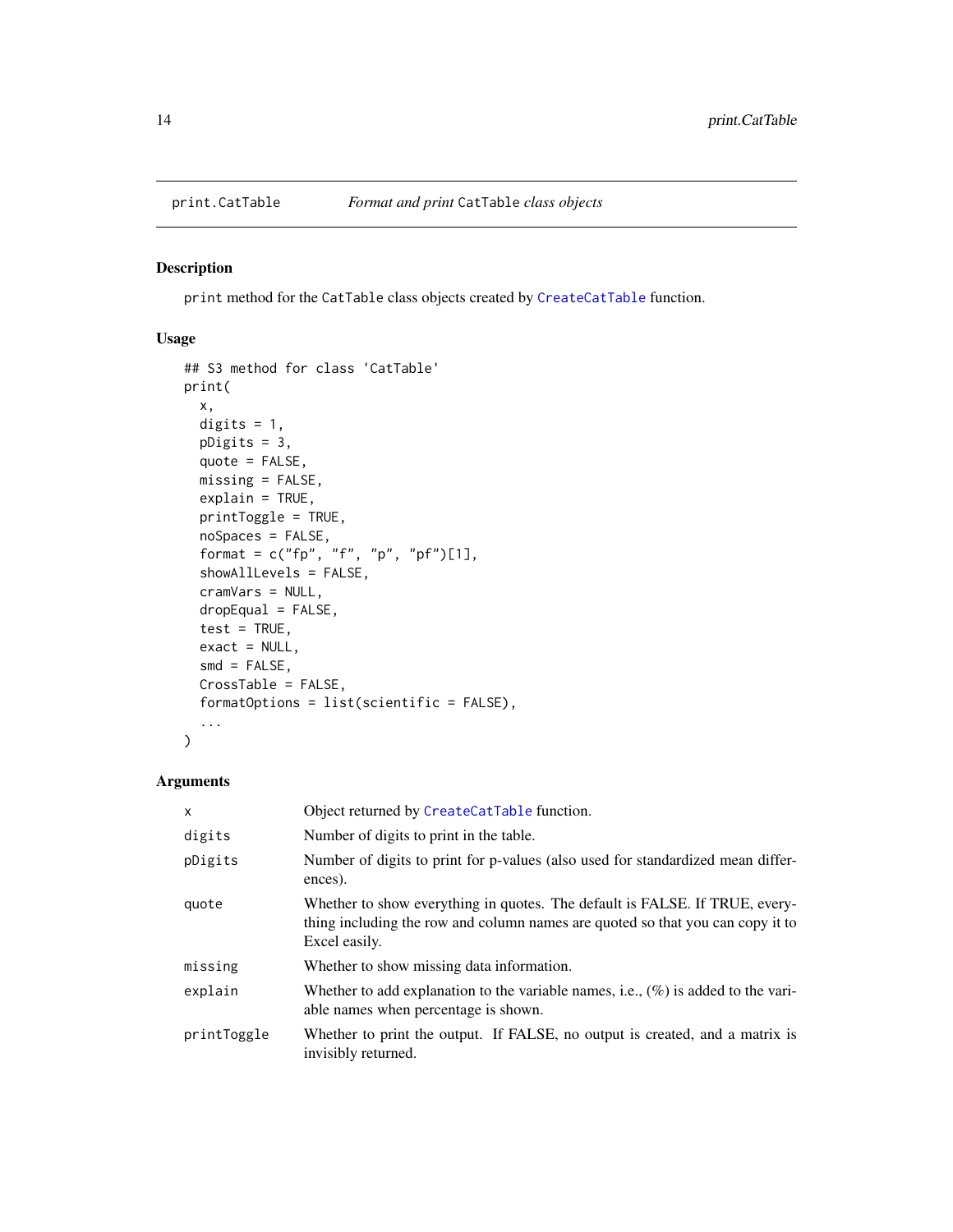<span id="page-14-0"></span>

| noSpaces      | Whether to remove spaces added for alignment. Use this option if you prefer to<br>align numbers yourself in other software.                                                                                                                                |
|---------------|------------------------------------------------------------------------------------------------------------------------------------------------------------------------------------------------------------------------------------------------------------|
| format        | The default is "fp" frequency (percentage). You can also choose from "f" fre-<br>quency only, "p" percentage only, and "pf" percentage (frequency).                                                                                                        |
| showAllLevels | Whether to show all levels. FALSE by default, i.e., for 2-level categorical vari-<br>ables, only the higher level is shown to avoid redundant information.                                                                                                 |
| cramVars      | A character vector to specify the two-level categorical variables, for which both<br>levels should be shown in one row.                                                                                                                                    |
| dropEqual     | Whether to drop $" =$ second level name" description indicating which level is<br>shown for two-level categorical variables.                                                                                                                               |
| test          | Whether to show p-values. TRUE by default. If FALSE, only the numerical<br>summaries are shown.                                                                                                                                                            |
| exact         | A character vector to specify the variables for which the p-values should be those<br>of exact tests. By default all p-values are from large sample approximation tests<br>(chisq.test).                                                                   |
| smd           | Whether to show standardized mean differences. FALSE by default. If there are<br>more than one contrasts, the average of all possible standardized mean differ-<br>ences is shown. For individual contrasts, use summary.                                  |
| CrossTable    | Whether to show the cross table objects held internally using gmodels::CrossTable<br>function. This will give an output similar to the PROC FREQ in SAS.                                                                                                   |
| formatOptions | A list of options, which will be passed to format. Can be used to modify the<br>big.mark, decimal.mark, big.interval etc. The default is list (scientific<br>= FALSE). The options digits, nsmall, justify and trim are not available. (Exper-<br>imental) |
| $\cdots$      | For compatibility with generic. Ignored.                                                                                                                                                                                                                   |

# Value

A matrix object containing what you see is also invisibly returned. This can be assinged a name and exported via write.csv.

#### Author(s)

Kazuki Yoshida, Alexander Bartel

#### See Also

[CreateTableOne](#page-7-1), [CreateCatTable](#page-2-1), [summary.CatTable](#page-26-1)

# Examples

```
## Load
library(tableone)
```
## Load Mayo Clinic Primary Biliary Cirrhosis Data library(survival)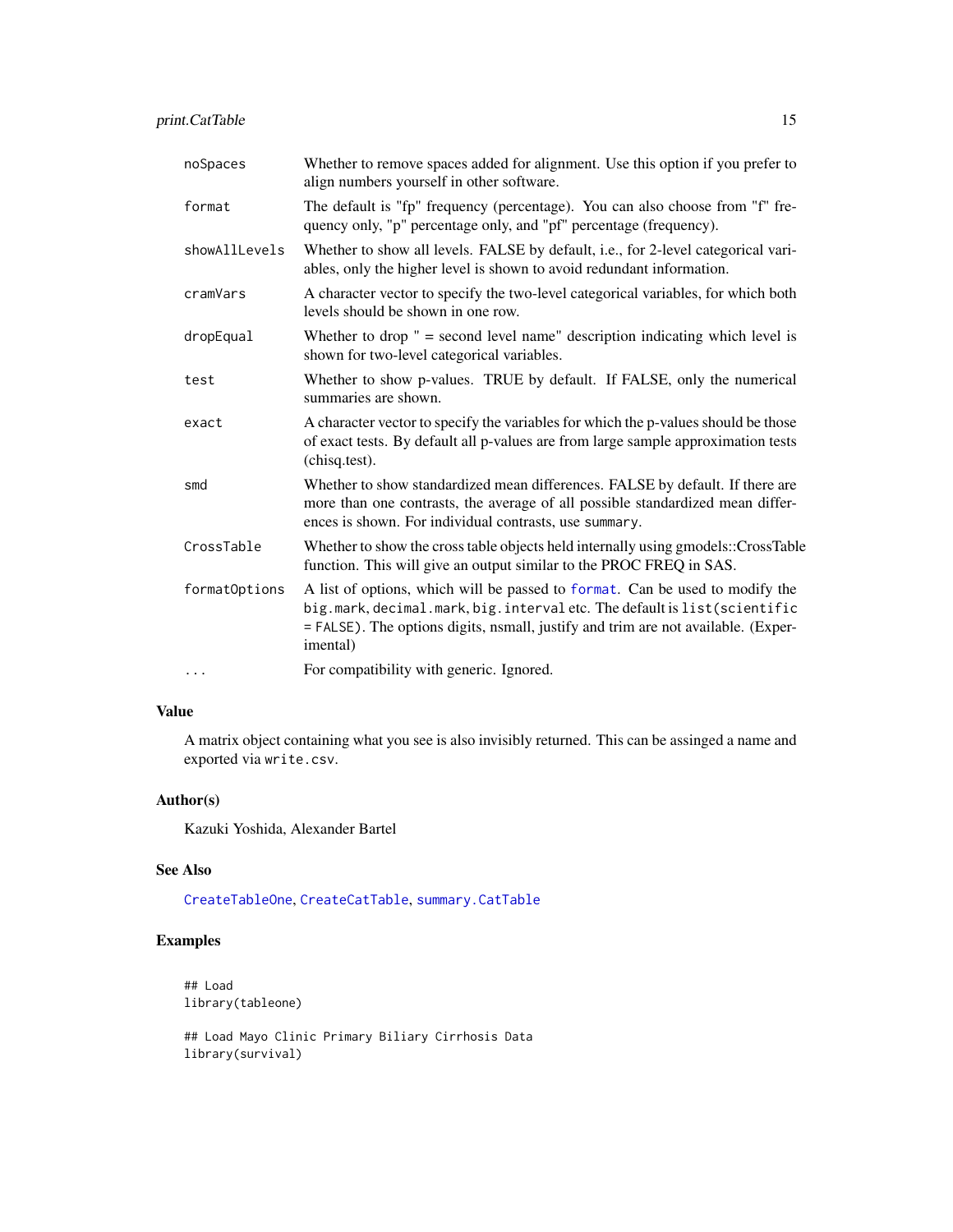```
data(pbc)
## Check variables
head(pbc)
## Create an overall table for categorical variables
catVars <- c("status","ascites","hepato","spiders","edema","stage")
catTableOverall <- CreateCatTable(vars = catVars, data = pbc)
## Simply typing the object name will invoke the print.CatTable method,
## which will show the sample size, frequencies and percentages.
## For 2-level variables, only the higher level is shown for simplicity.
catTableOverall
## If you need to show both levels for some 2-level factors, use cramVars
print(catTableOverall, cramVars = "hepato")
## Use the showAllLevels argument to see all levels for all variables.
print(catTableOverall, showAllLevels = TRUE)
## You can choose form frequencies ("f") and/or percentages ("p") or both.
## "fp" frequency (percentage) is the default. Row names change accordingly.
print(catTableOverall, format = "f")
print(catTableOverall, format = "p")
## To further examine the variables, use the summary.CatTable method,
## which will show more details.
summary(catTableOverall)
## The table can be stratified by one or more variables
catTableBySexTrt <- CreateCatTable(vars = catVars,
                                   strata = c("sex", "trt"), data = pbc)## print now includes p-values which are by default calculated by chisq.test.
## It is formatted at the decimal place specified by the pDigits argument
## (3 by default). It does <0.001 for you.
catTableBySexTrt
## The exact argument toggles the p-values to the exact test result from
## fisher.test. It will show which ones are from exact tests.
print(catTableBySexTrt, exact = "ascites")
## summary now includes both types of p-values
summary(catTableBySexTrt)
## If your work flow includes copying to Excel and Word when writing manuscripts,
## you may benefit from the quote argument. This will quote everything so that
## Excel does not mess up the cells.
print(catTableBySexTrt, exact = "ascites", quote = TRUE)
## If you want to center-align values in Word, use noSpaces option.
print(catTableBySexTrt, exact = "ascites", quote = TRUE, noSpaces = TRUE)
```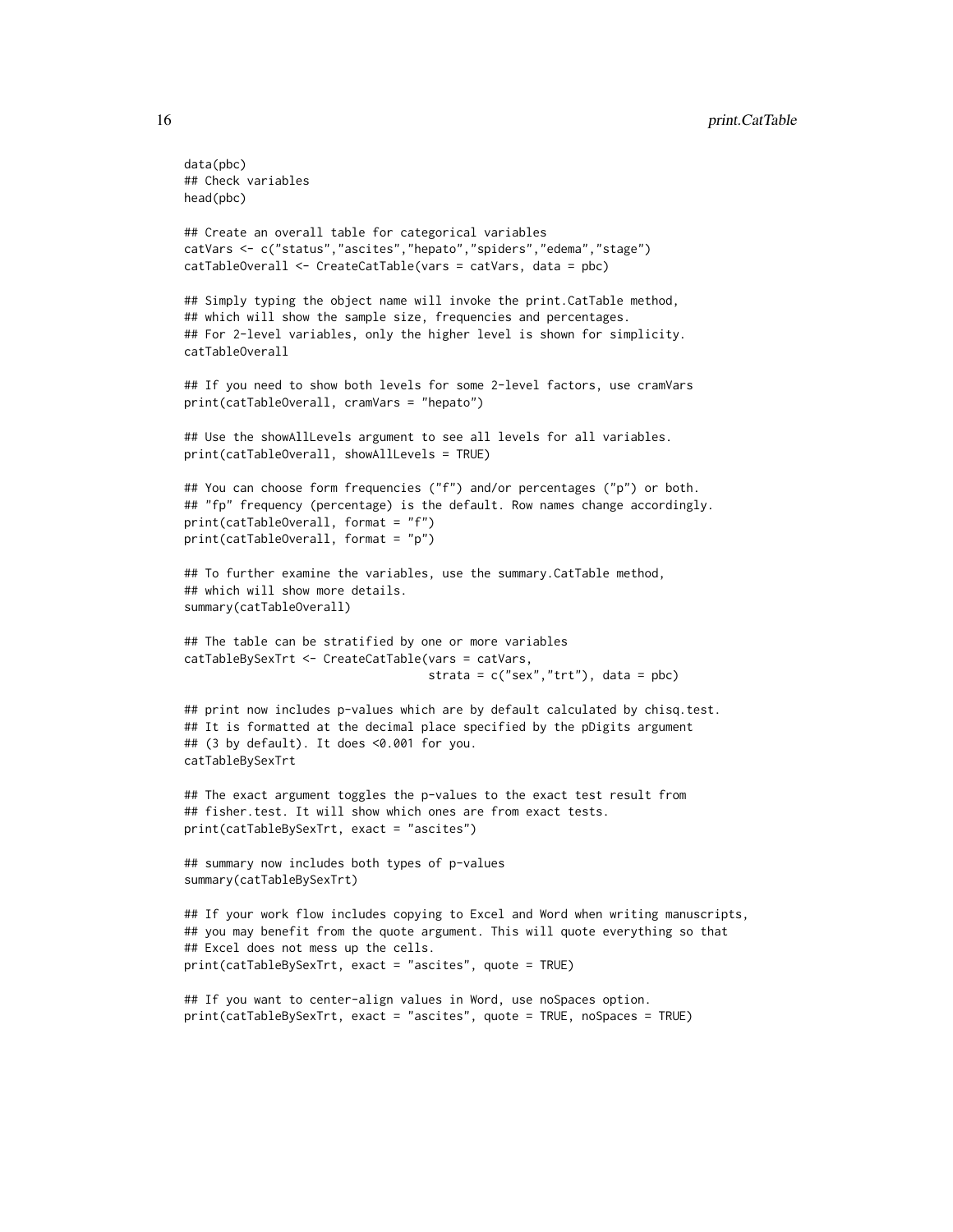<span id="page-16-1"></span><span id="page-16-0"></span>print.ContTable *Format and print* ContTable *class objects*

# Description

print method for the ContTable class objects created by [CreateContTable](#page-5-1) function.

#### Usage

```
## S3 method for class 'ContTable'
print(
 x,
 digits = 2,
 pDigits = 3,
 quote = FALSE,
 missing = FALSE,
 explain = TRUE,
 printToggle = TRUE,
  noSpaces = FALSE,
 nonnormal = NULL,
 minMax = FALSE,insertLevel = FALSE,
  test = TRUE,smd = FALSE,
  formatOptions = list(scientific = FALSE),
  ...
)
```

| $\times$    | Object returned by CreateContTable function.                                                                                                                                   |
|-------------|--------------------------------------------------------------------------------------------------------------------------------------------------------------------------------|
| digits      | Number of digits to print in the table.                                                                                                                                        |
| pDigits     | Number of digits to print for p-values (also used for standardized mean differ-<br>ences).                                                                                     |
| quote       | Whether to show everything in quotes. The default is FALSE. If TRUE, every-<br>thing including the row and column names are quoted so that you can copy it to<br>Excel easily. |
| missing     | Whether to show missing data information.                                                                                                                                      |
| explain     | Whether to add explanation to the variable names, i.e., (mean (SD) or median<br>[IQR]) is added to the variable names.                                                         |
| printToggle | Whether to print the output. If FALSE, no output is created, and a matrix is<br>invisibly returned.                                                                            |
| noSpaces    | Whether to remove spaces added for alignment. Use this option if you prefer to<br>align numbers yourself in other software.                                                    |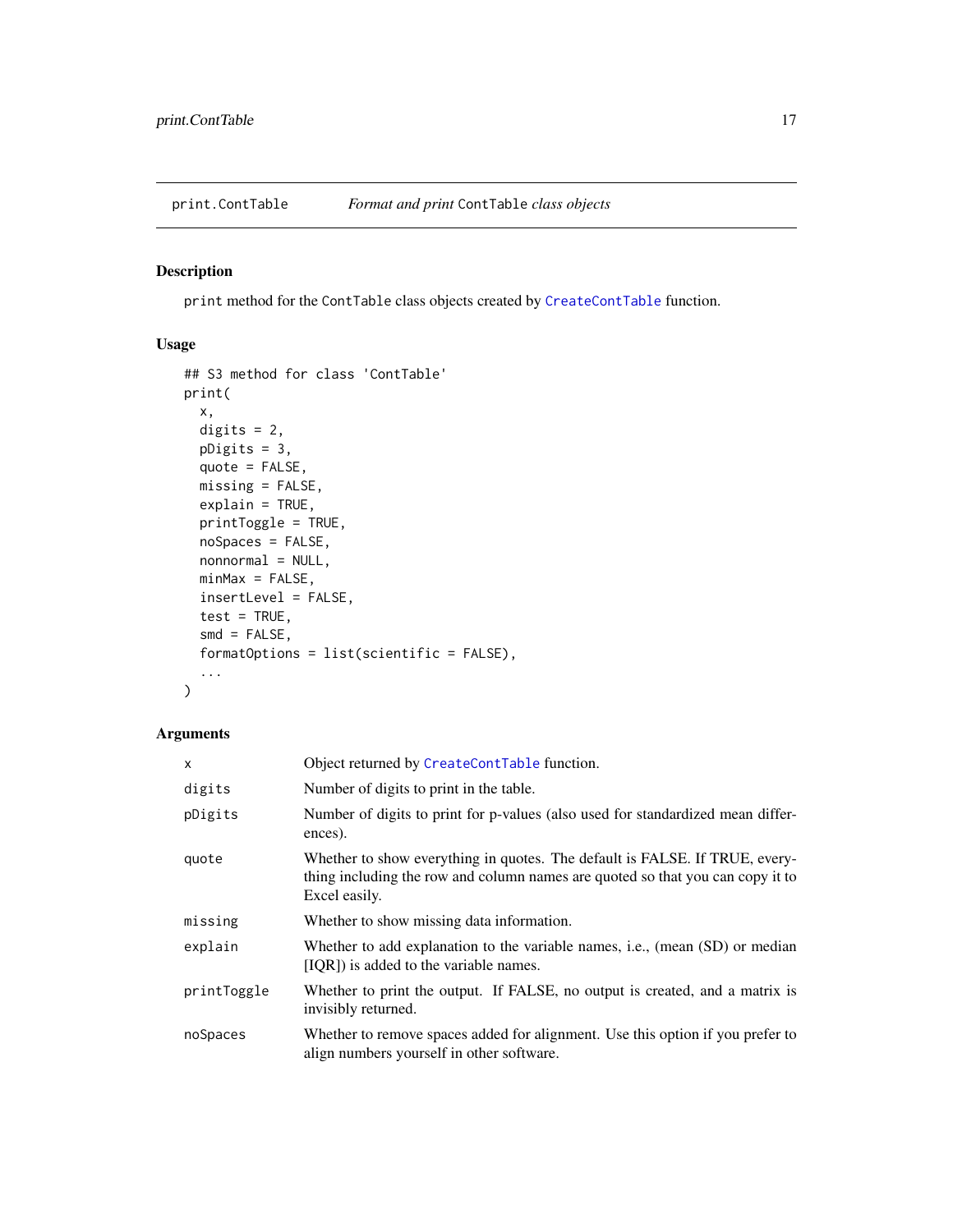<span id="page-17-0"></span>

| nonnormal     | A character vector to specify the variables for which the p-values should be those<br>of nonparametric tests. By default all p-values are from normal assumption-<br>based tests (oneway.test).                                                           |
|---------------|-----------------------------------------------------------------------------------------------------------------------------------------------------------------------------------------------------------------------------------------------------------|
| minMax        | Whether to use $[\text{min,max}]$ instead of $[p25,p75]$ for nonnormal variables. The<br>default is FALSE.                                                                                                                                                |
| insertLevel   | Whether to add an empty level column to the left of strata.                                                                                                                                                                                               |
| test          | Whether to show p-values. TRUE by default. If FALSE, only the numerical<br>summaries are shown.                                                                                                                                                           |
| smd           | Whether to show standardized mean differences. FALSE by default. If there are<br>more than one contrasts, the average of all possible standardized mean differ-<br>ences is shown. For individual contrasts, use summary.                                 |
| formatOptions | A list of options, which will be passed to format. Can be used to modify the<br>big.mark, decimal.mark, big.interval etc. The default is list(scientific<br>= FALSE). The options digits, nsmall, justify and trim are not available. (Exper-<br>imental) |
| .             | For compatibility with generic. Ignored.                                                                                                                                                                                                                  |

# Value

A matrix object containing what you see is also invisibly returned. This can be assinged a name and exported via write.csv.

#### Author(s)

Kazuki Yoshida, Alexander Bartel

#### See Also

[CreateTableOne](#page-7-1), [CreateContTable](#page-5-1), [summary.ContTable](#page-27-1)

#### Examples

```
## Load
library(tableone)
## Load Mayo Clinic Primary Biliary Cirrhosis Data
library(survival)
data(pbc)
## Check variables
head(pbc)
## Create an overall table for continuous variables
contVars <- c("time","age","bili","chol","albumin","copper",
              "alk.phos","ast","trig","platelet","protime")
contTableOverall <- CreateContTable(vars = contVars, data = pbc)
## Simply typing the object name will invoke the print.ContTable method,
```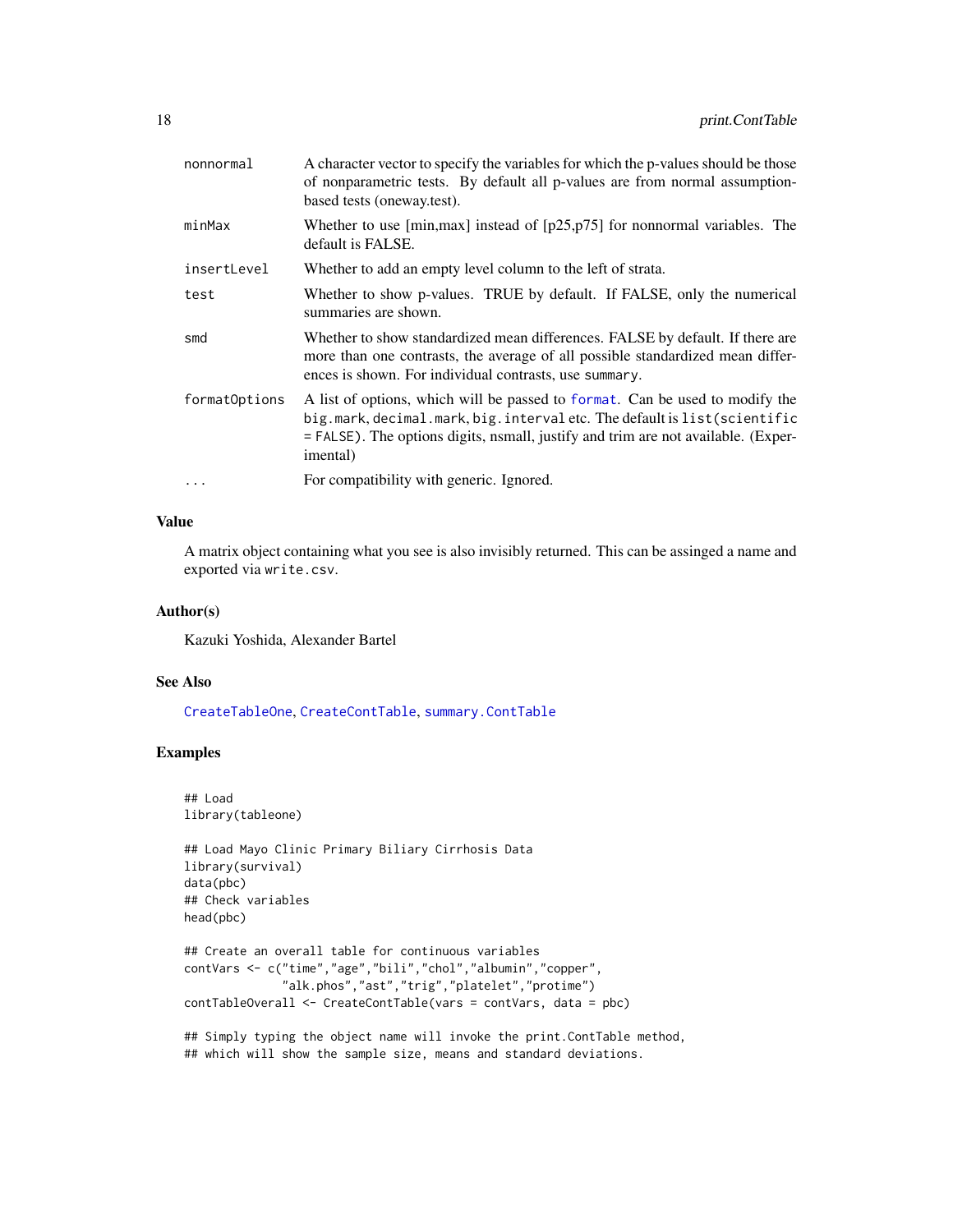#### <span id="page-18-0"></span>print.svyCatTable 19

```
contTableOverall
```

```
## To further examine the variables, use the summary.ContTable method,
## which will show more details.
summary(contTableOverall)
## c("age","chol","copper","alk.phos","trig","protime") appear highly skewed.
## Specify them in the nonnormal argument, and the display changes to the median,
## and the [25th, 75th] percentile.
nonNormalVars <- c("age","chol","copper","alk.phos","trig","protime")
print(contTableOverall, nonnormal = nonNormalVars)
## To show median [min,max] for nonnormal variables, use minMax = TRUE
print(contTableOverall, nonnormal = nonNormalVars, minMax = TRUE)
## The table can be stratified by one or more variables
contTableBySexTrt <- CreateContTable(vars = contVars,
                                     strata = c("sex", "trt"), data = pbc)## print now includes p-values which are by default calculated by oneway.test (t-test
## equivalent in the two group case). It is formatted at the decimal place specified
## by the pDigits argument (3 by default). It does <0.001 for you.
contTableBySexTrt
## The nonnormal argument toggles the p-values to the nonparametric result from
## kruskal.test (wilcox.test equivalent for the two group case).
print(contTableBySexTrt, nonnormal = nonNormalVars)
## The minMax argument toggles whether to show median [range]
print(contTableBySexTrt, nonnormal = nonNormalVars, minMax = TRUE)
## summary now includes both types of p-values
summary(contTableBySexTrt)
## If your work flow includes copying to Excel and Word when writing manuscripts,
## you may benefit from the quote argument. This will quote everything so that
## Excel does not mess up the cells.
print(contTableBySexTrt, nonnormal = nonNormalVars, quote = TRUE)
## If you want to center-align values in Word, use noSpaces option.
print(contTableBySexTrt, nonnormal = nonNormalVars, quote = TRUE, noSpaces = TRUE)
```
<span id="page-18-1"></span>print.svyCatTable *Format and print* svyCatTable *class objects*

#### **Description**

print method for the svyCatTable class objects created by [svyCreateCatTable](#page-31-1) function.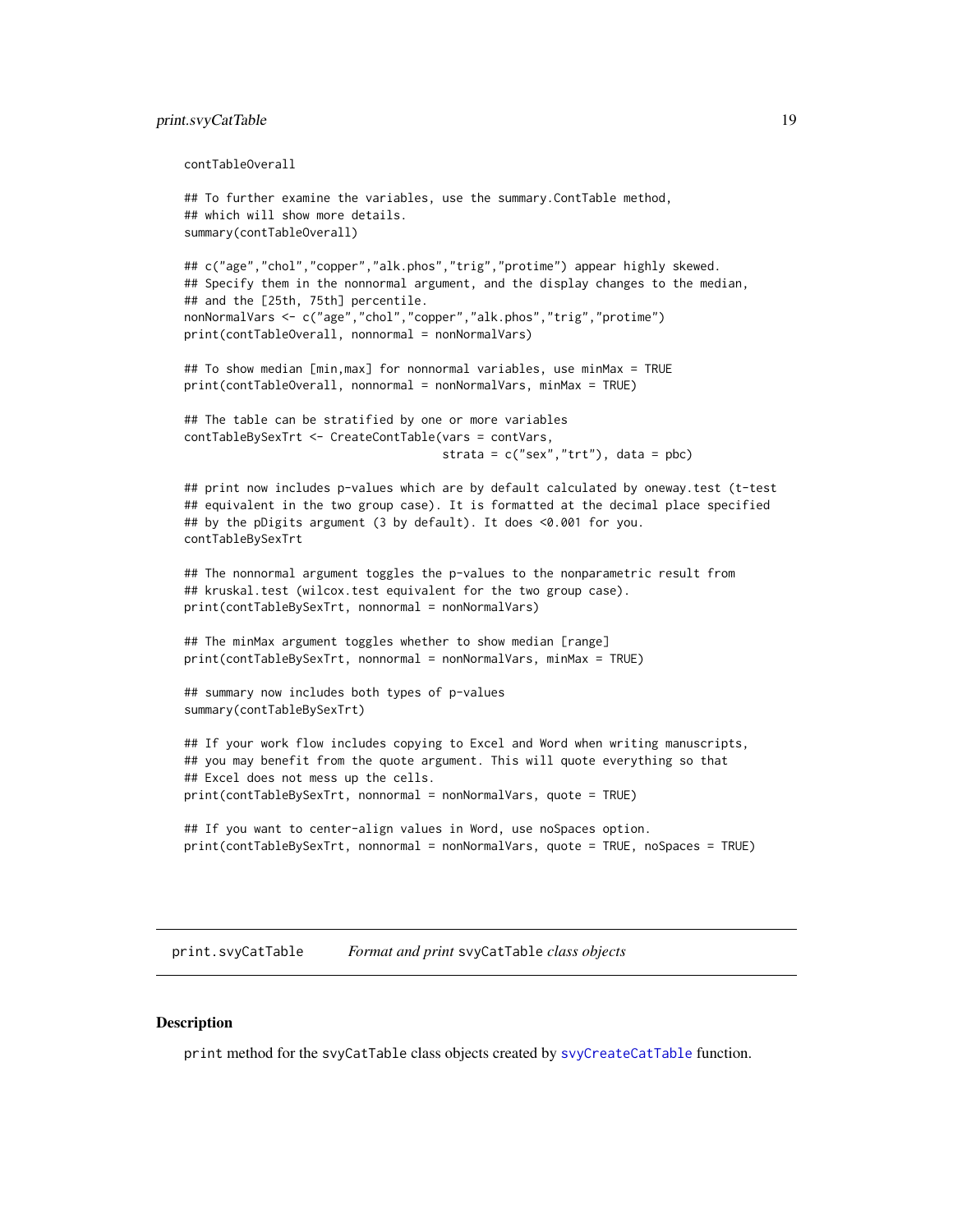# Usage

```
## S3 method for class 'svyCatTable'
print(
  x,
  digits = 1,
  pDigits = 3,
  quote = FALSE,
  missing = FALSE,
  explain = TRUE,
  printToggle = TRUE,
  noSpaces = FALSE,
  format = c("fp", "f", "p", "pf")[1],showAllLevels = FALSE,
  cramVars = NULL,
  dropEqual = FALSE,
  test = TRUE,exact = NULL,smd = FALSE,CrossTable = FALSE,
  formatOptions = list(scientific = FALSE),
  ...
\mathcal{L}
```

| X             | The result of a call to the svyCreateCatTable function.                                                                                                                        |
|---------------|--------------------------------------------------------------------------------------------------------------------------------------------------------------------------------|
| digits        | Number of digits to print in the table.                                                                                                                                        |
| pDigits       | Number of digits to print for p-values (also used for standardized mean differ-<br>ences).                                                                                     |
| quote         | Whether to show everything in quotes. The default is FALSE. If TRUE, every-<br>thing including the row and column names are quoted so that you can copy it to<br>Excel easily. |
| missing       | Whether to show missing data information.                                                                                                                                      |
| explain       | Whether to add explanation to the variable names, i.e., $(\%)$ is added to the vari-<br>able names when percentage is shown.                                                   |
| printToggle   | Whether to print the output. If FALSE, no output is created, and a matrix is<br>invisibly returned.                                                                            |
| noSpaces      | Whether to remove spaces added for alignment. Use this option if you prefer to<br>align numbers yourself in other software.                                                    |
| format        | The default is "fp" frequency (percentage). You can also choose from "f" fre-<br>quency only, "p" percentage only, and "pf" percentage (frequency).                            |
| showAllLevels | Whether to show all levels. FALSE by default, i.e., for 2-level categorical vari-<br>ables, only the higher level is shown to avoid redundant information.                     |
| cramVars      | A character vector to specify the two-level categorical variables, for which both<br>levels should be shown in one row.                                                        |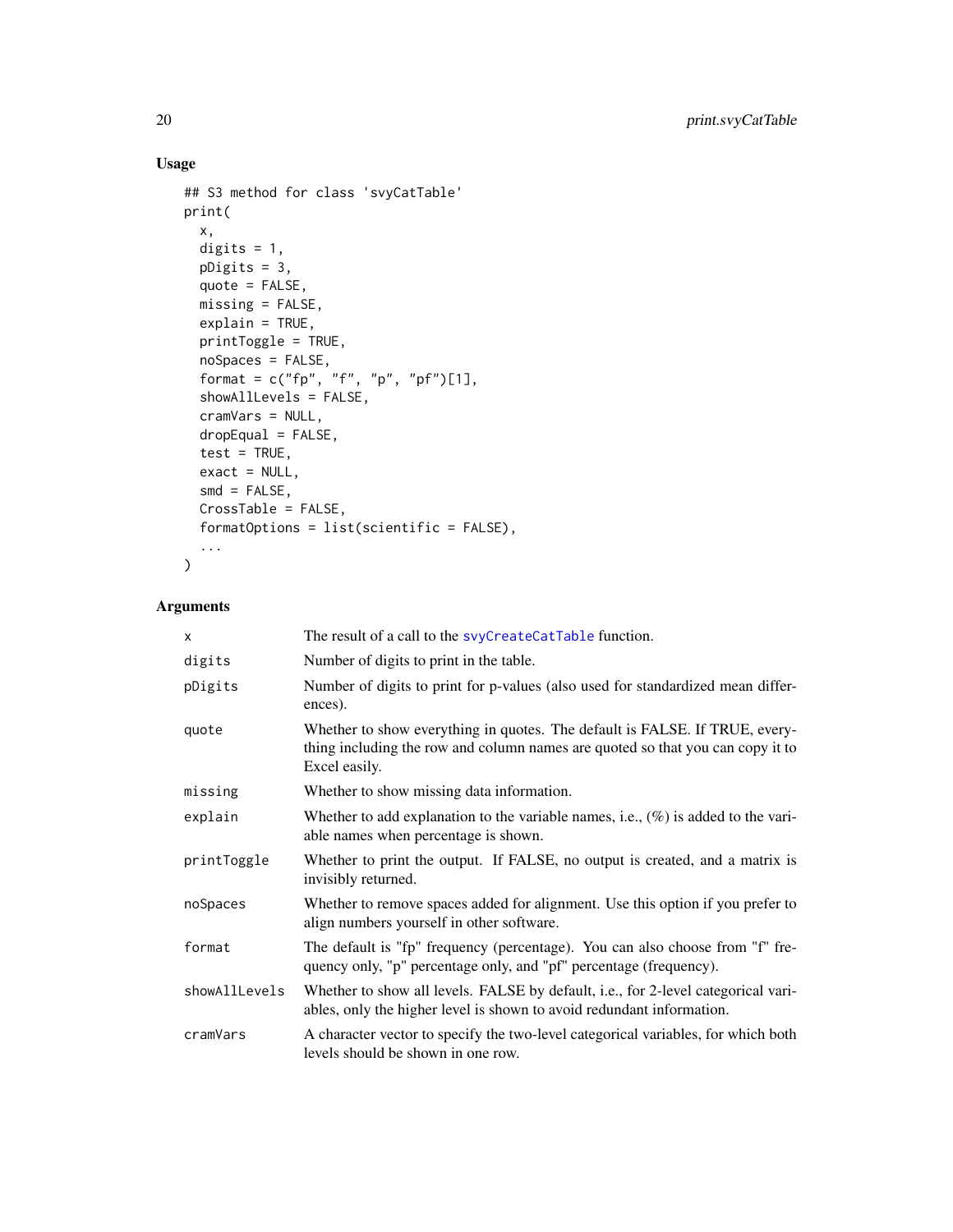<span id="page-20-0"></span>

| dropEqual     | Whether to drop $" =$ second level name" description indicating which level is<br>shown for two-level categorical variables.                                                                                                                                        |
|---------------|---------------------------------------------------------------------------------------------------------------------------------------------------------------------------------------------------------------------------------------------------------------------|
| test          | Whether to show p-values. TRUE by default. If FALSE, only the numerical<br>summaries are shown.                                                                                                                                                                     |
| exact         | This option is not available for tables from weighted data.                                                                                                                                                                                                         |
| smd           | Whether to show standardized mean differences. FALSE by default. If there are<br>more than one contrasts, the average of all possible standardized mean differ-<br>ences is shown. For individual contrasts, use summary.                                           |
| CrossTable    | Whether to show the cross table objects held internally using gmodels::CrossTable<br>function. This will give an output similar to the PROC FREQ in SAS.                                                                                                            |
| formatOptions | A list of options, which will be passed to format. Can be used to modify the<br>big.mark, decimal.mark, big.interval etc. The default is list(scientific<br>$=$ FALSE). The options digits, nsmall, justify and trim are not available. (Exper-<br><i>imental</i> ) |
| $\cdots$      | For compatibility with generic. Ignored.                                                                                                                                                                                                                            |

#### Value

A matrix object containing what you see is also invisibly returned. This can be assinged a name and exported via write.csv.

# Author(s)

Kazuki Yoshida, Alexander Bartel

# See Also

[svyCreateTableOne](#page-34-1), [svyCreateCatTable](#page-31-1), [summary.svyCatTable](#page-28-1)

# Examples

## See the examples for svyCreateTableOne()

<span id="page-20-1"></span>print.svyContTable *Format and print* svyContTable *class objects*

#### Description

print method for the svyContTable class objects created by [CreateContTable](#page-5-1) function.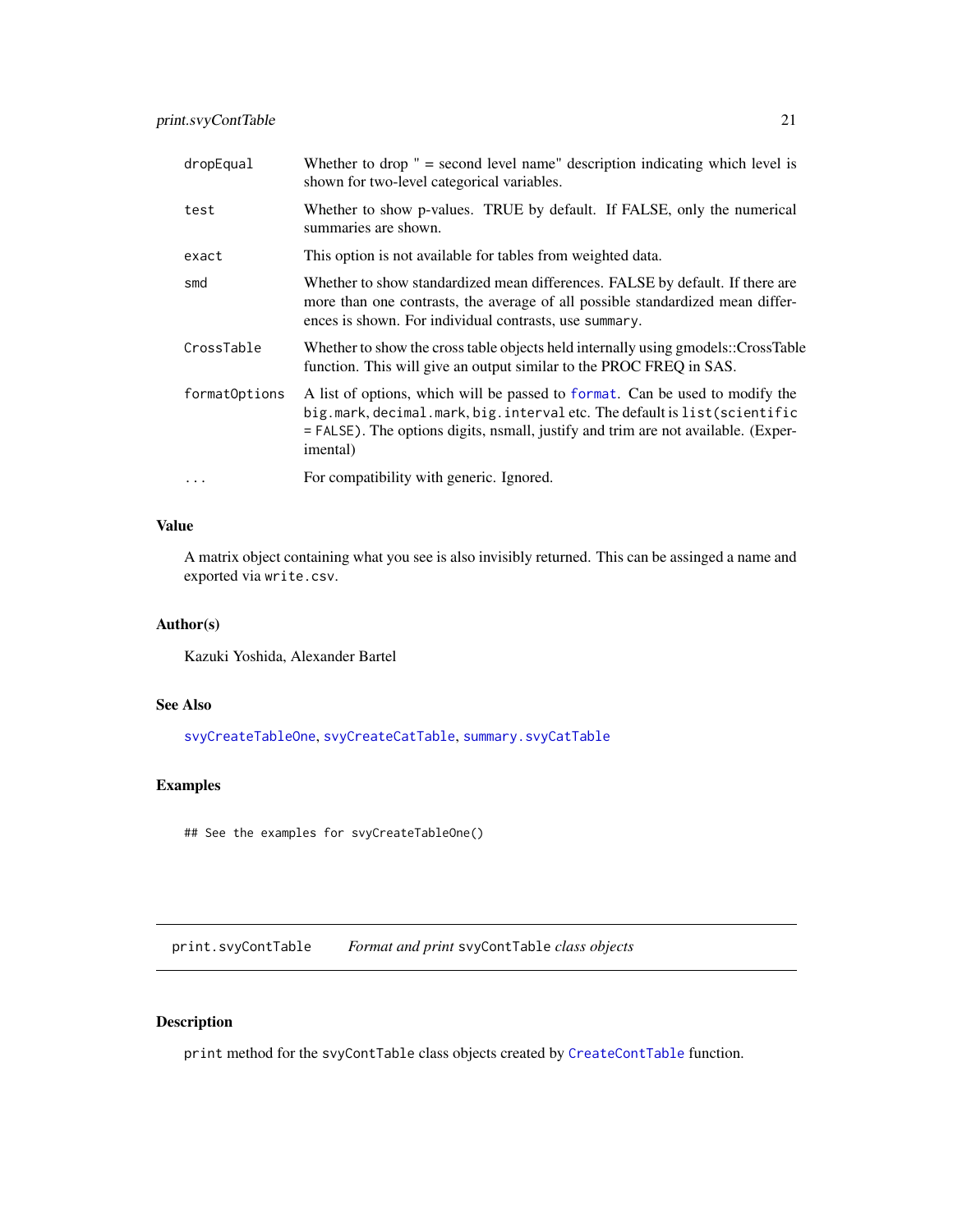# Usage

```
## S3 method for class 'svyContTable'
print(
 x,
 digits = 2,
 pDigits = 3,
 quote = FALSE,
 missing = FALSE,
 explain = TRUE,
 printToggle = TRUE,
 noSpaces = FALSE,
 nonnormal = NULL,
 minMax = FALSE,insertLevel = FALSE,
  test = TRUE,smd = FALSE,formatOptions = list(scientific = FALSE),
  ...
)
```

| X           | Object returned by svyCreateContTable function.                                                                                                                                                 |
|-------------|-------------------------------------------------------------------------------------------------------------------------------------------------------------------------------------------------|
| digits      | Number of digits to print in the table.                                                                                                                                                         |
| pDigits     | Number of digits to print for p-values (also used for standardized mean differ-<br>ences).                                                                                                      |
| quote       | Whether to show everything in quotes. The default is FALSE. If TRUE, every-<br>thing including the row and column names are quoted so that you can copy it to<br>Excel easily.                  |
| missing     | Whether to show missing data information.                                                                                                                                                       |
| explain     | Whether to add explanation to the variable names, i.e., (mean (SD) or median<br>[IQR]) is added to the variable names.                                                                          |
| printToggle | Whether to print the output. If FALSE, no output is created, and a matrix is<br>invisibly returned.                                                                                             |
| noSpaces    | Whether to remove spaces added for alignment. Use this option if you prefer to<br>align numbers yourself in other software.                                                                     |
| nonnormal   | A character vector to specify the variables for which the p-values should be those<br>of nonparametric tests. By default all p-values are from normal assumption-<br>based tests (oneway.test). |
| minMax      | Whether to use [min, max] instead of $[p25, p75]$ for nonnormal variables. The<br>default is FALSE.                                                                                             |
| insertLevel | Whether to add an empty level column to the left of strata.                                                                                                                                     |
| test        | Whether to show p-values. TRUE by default. If FALSE, only the numerical<br>summaries are shown.                                                                                                 |

<span id="page-21-0"></span>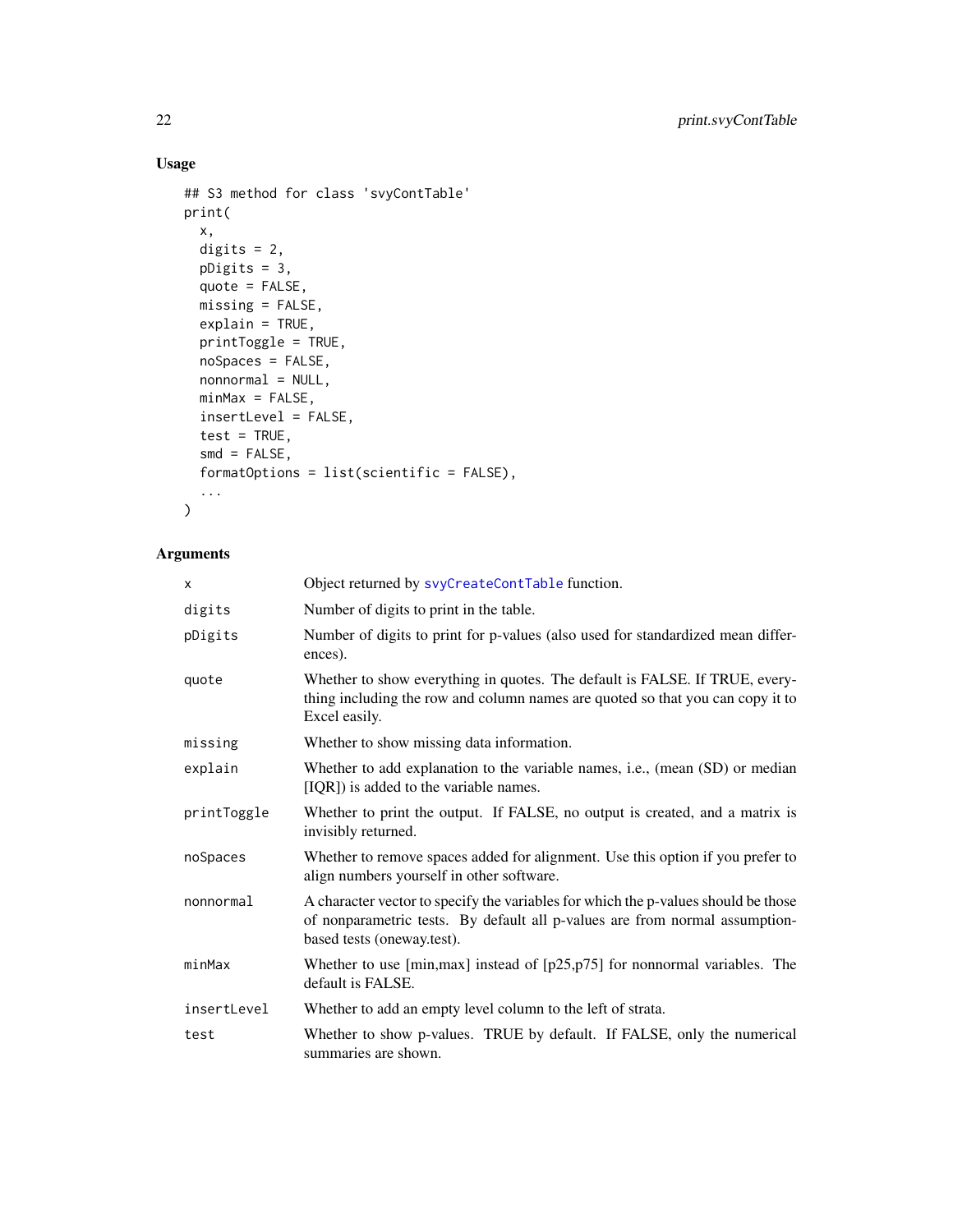# <span id="page-22-0"></span>print.TableOne 23

| smd           | Whether to show standardized mean differences. FALSE by default. If there are<br>more than one contrasts, the average of all possible standardized mean differ-<br>ences is shown. For individual contrasts, use summary.                                 |
|---------------|-----------------------------------------------------------------------------------------------------------------------------------------------------------------------------------------------------------------------------------------------------------|
| formatOptions | A list of options, which will be passed to format. Can be used to modify the<br>big.mark, decimal.mark, big.interval etc. The default is list(scientific<br>= FALSE). The options digits, nsmall, justify and trim are not available. (Exper-<br>imental) |
| $\ddotsc$     | For compatibility with generic. Ignored.                                                                                                                                                                                                                  |

#### Value

A matrix object containing what you see is also invisibly returned. This can be assinged a name and exported via write.csv.

#### Author(s)

Kazuki Yoshida, Alexander Bartel

# See Also

[svyCreateTableOne](#page-34-1), [svyCreateCatTable](#page-31-1), [summary.svyCatTable](#page-28-1)

# Examples

## See the examples for svyCreateTableOne()

<span id="page-22-1"></span>print.TableOne *Format and print* TableOne *class objects*

#### Description

print method for the TableOne class objects created by [CreateTableOne](#page-7-1) function.

# Usage

```
## S3 method for class 'TableOne'
print(
  x,
 catDigits = 1,
 contDigits = 2,
 pDigits = 3,
 quote = FALSE,
 missing = FALSE,
 explain = TRUE,
 printToggle = TRUE,
```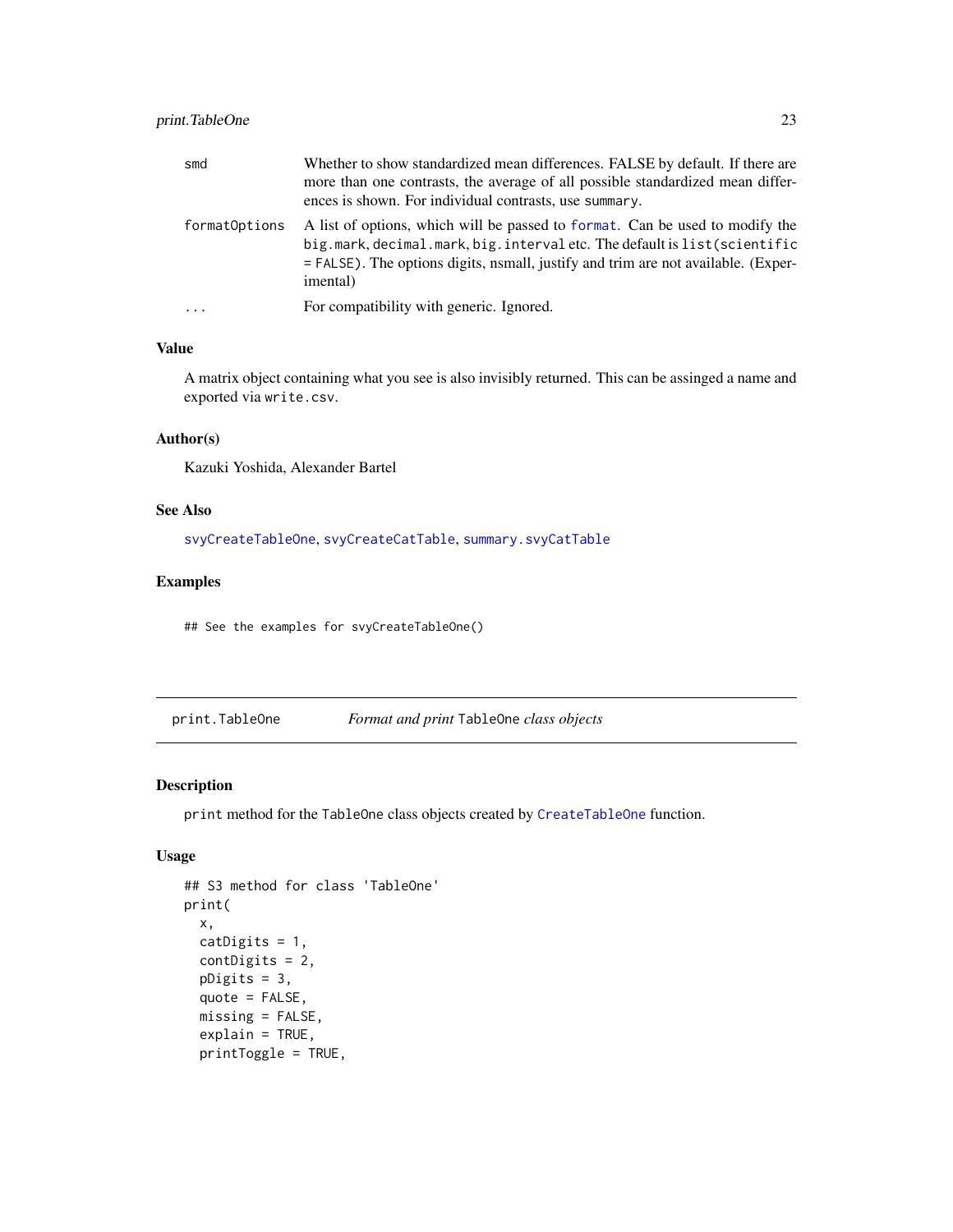```
test = TRUE,
  smd = FALSE,noSpaces = FALSE,
 padColnames = FALSE,
  varLabels = FALSE,
 format = c("fp", "f", "p", "pf")[1],showAllLevels = FALSE,
  cramVars = NULL,
 dropEqual = FALSE,
 exact = NULL,nonnormal = NULL,
 minMax = FALSE,
 formatOptions = list(scientific = FALSE),
  ...
\mathcal{L}
```

| X           | Object returned by CreateTableOne function.                                                                                                                                                                               |
|-------------|---------------------------------------------------------------------------------------------------------------------------------------------------------------------------------------------------------------------------|
| catDigits   | Number of digits to print for proportions. Default 1.                                                                                                                                                                     |
| contDigits  | Number of digits to print for continuous variables. Default 2.                                                                                                                                                            |
| pDigits     | Number of digits to print for p-values (also used for standardized mean differ-<br>ences). Default 3.                                                                                                                     |
| quote       | Whether to show everything in quotes. The default is FALSE. If TRUE, every-<br>thing including the row and column names are quoted so that you can copy it to<br>Excel easily.                                            |
| missing     | Whether to show missing data information.                                                                                                                                                                                 |
| explain     | Whether to add explanation to the variable names, i.e., $(\%)$ is added to the vari-<br>able names when percentage is shown.                                                                                              |
| printToggle | Whether to print the output. If FALSE, no output is created, and a matrix is<br>invisibly returned.                                                                                                                       |
| test        | Whether to show p-values. TRUE by default. If FALSE, only the numerical<br>summaries are shown.                                                                                                                           |
| smd         | Whether to show standardized mean differences. FALSE by default. If there are<br>more than one contrasts, the average of all possible standardized mean differ-<br>ences is shown. For individual contrasts, use summary. |
| noSpaces    | Whether to remove spaces added for alignment. Use this option if you prefer to<br>align numbers yourself in other software.                                                                                               |
| padColnames | Whether to pad column names with spaces to center justify. The default is<br>FALSE. It is not conducted if noSpaces = TRUE.                                                                                               |
| varLabels   | Whether to replace variable names with variable labels obtained from labelled: : var_label()<br>function.                                                                                                                 |
| format      | The default is "fp" frequency (percentage). You can also choose from "f" fre-<br>quency only, "p" percentage only, and "pf" percentage (frequency).                                                                       |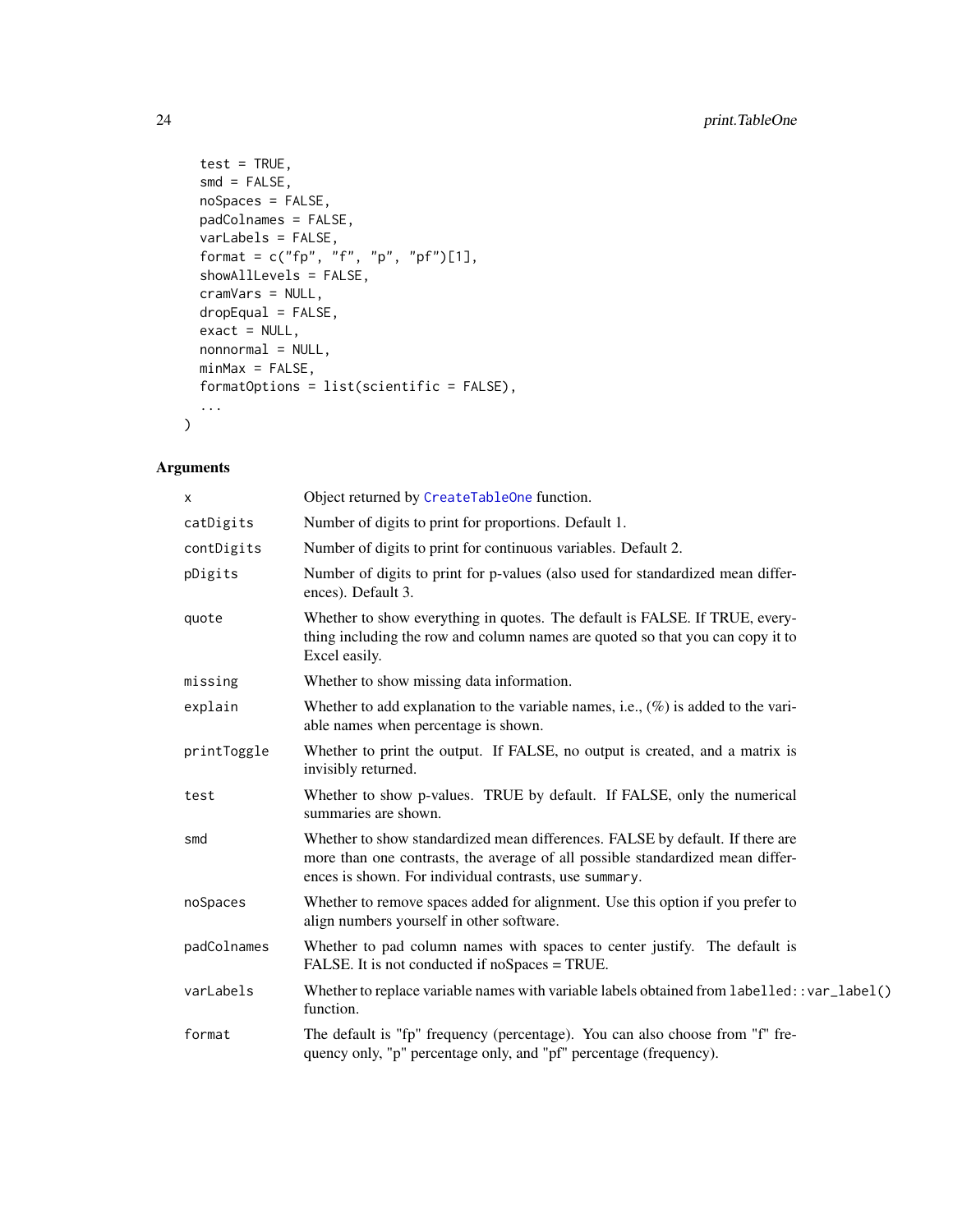<span id="page-24-0"></span>

| showAllLevels | Whether to show all levels. FALSE by default, i.e., for 2-level categorical vari-<br>ables, only the higher level is shown to avoid redundant information.                                                                                                |
|---------------|-----------------------------------------------------------------------------------------------------------------------------------------------------------------------------------------------------------------------------------------------------------|
| cramVars      | A character vector to specify the two-level categorical variables, for which both<br>levels should be shown in one row.                                                                                                                                   |
| dropEqual     | Whether to drop $" =$ second level name" description indicating which level is<br>shown for two-level categorical variables.                                                                                                                              |
| exact         | A character vector to specify the variables for which the p-values should be those<br>of exact tests. By default all p-values are from large sample approximation tests<br>(chisq.test).                                                                  |
| nonnormal     | A character vector to specify the variables for which the p-values should be those<br>of nonparametric tests. By default all p-values are from normal assumption-<br>based tests (oneway.test).                                                           |
| minMax        | Whether to use [min, max] instead of $[p25, p75]$ for nonnormal variables. The<br>default is FALSE.                                                                                                                                                       |
| formatOptions | A list of options, which will be passed to format. Can be used to modify the<br>big.mark, decimal.mark, big.interval etc. The default is list(scientific<br>= FALSE). The options digits, nsmall, justify and trim are not available. (Exper-<br>imental) |
| $\cdots$      | For compatibility with generic. Ignored.                                                                                                                                                                                                                  |

#### Value

A matrix object containing what you see is also invisibly returned. This can be assinged a name and exported via write.csv.

# Author(s)

Kazuki Yoshida, Justin Bohn, Alexander Bartel

#### See Also

[CreateTableOne](#page-7-1), [CreateTableOne](#page-7-1), [summary.TableOne](#page-30-1)

# Examples

## See examples for CreateTableOne and svyCreateTableOne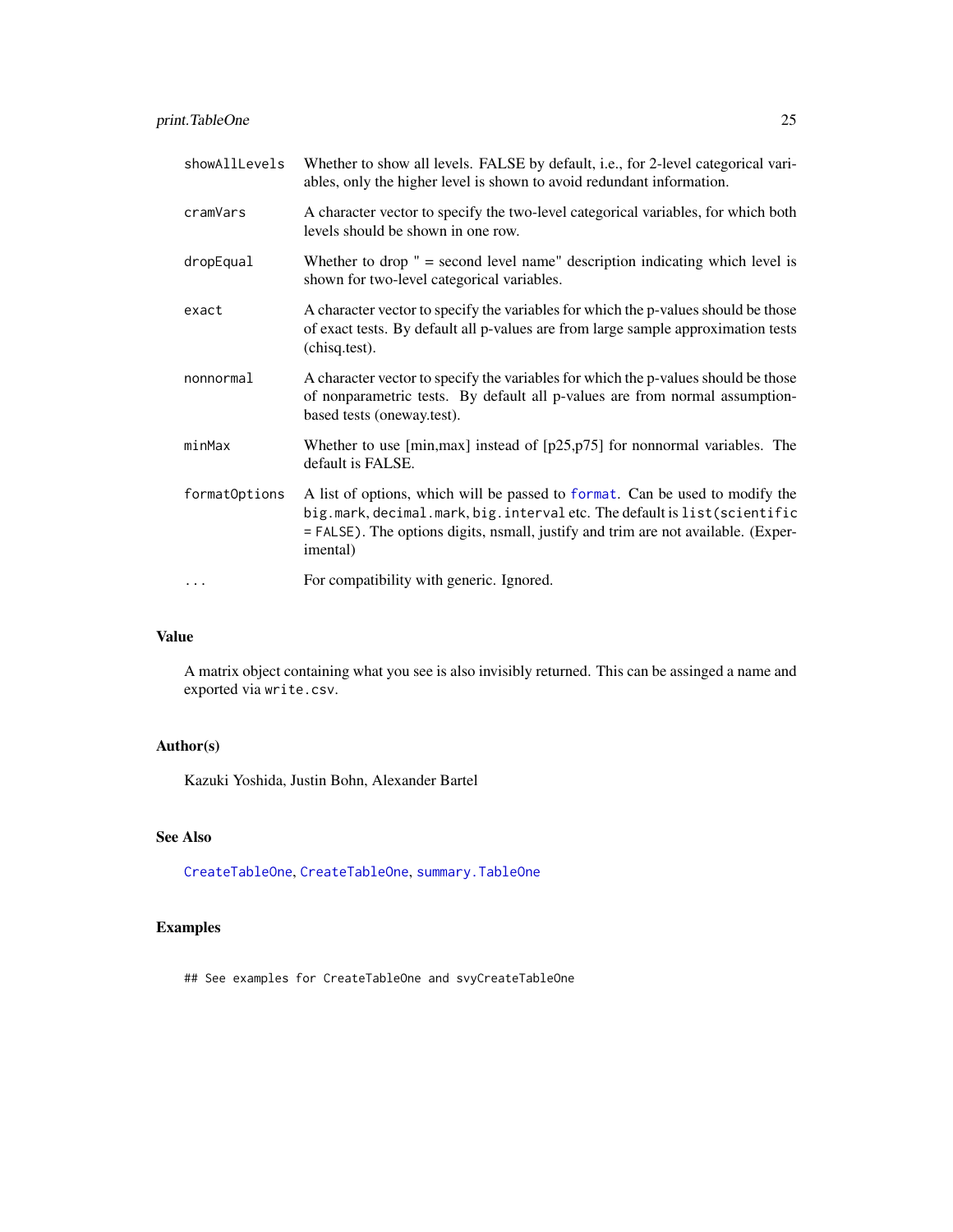<span id="page-25-1"></span><span id="page-25-0"></span>

# Description

It shows the regression result in the HR [95% CI] p-value format, which is usually the form used in medical research papers.

#### Usage

```
ShowRegTable(
 model,
 exp = TRUE,digits = 2,
 pDigits = 3,
 printToggle = TRUE,
 quote = FALSE,
  ciFun = confint
)
```
# Arguments

| model       | Regression model result objects that have the summary and confint methods.                                                                                                                                                                                                                     |
|-------------|------------------------------------------------------------------------------------------------------------------------------------------------------------------------------------------------------------------------------------------------------------------------------------------------|
| exp         | TRUE by default. You need to specify $exp = FALSE$ if your model is has the<br>indentity link function (linear regression, etc).                                                                                                                                                               |
| digits      | Number of digits to print for the main part.                                                                                                                                                                                                                                                   |
| pDigits     | Number of digits to print for the p-values.                                                                                                                                                                                                                                                    |
| printToggle | Whether to print the output. If FALSE, no output is created, and a matrix is<br>invisibly returned.                                                                                                                                                                                            |
| quote       | Whether to show everything in quotes. The default is FALSE. If TRUE, every-<br>thing including the row and column names are quoted so that you can copy it to<br>Excel easily.                                                                                                                 |
| ciFun       | Function used for calculation. confint is the default. For generalized linear<br>models this gives the profile likelihood-based calculation, which may take too<br>much time for large models, use confint default for simple normal approxi-<br>mation method $(+/- 1.96 * standard error)$ . |

# Value

A matrix containing what you see is returned invisibly. You can capture it by assignment to an object.

#### Author(s)

Kazuki Yoshida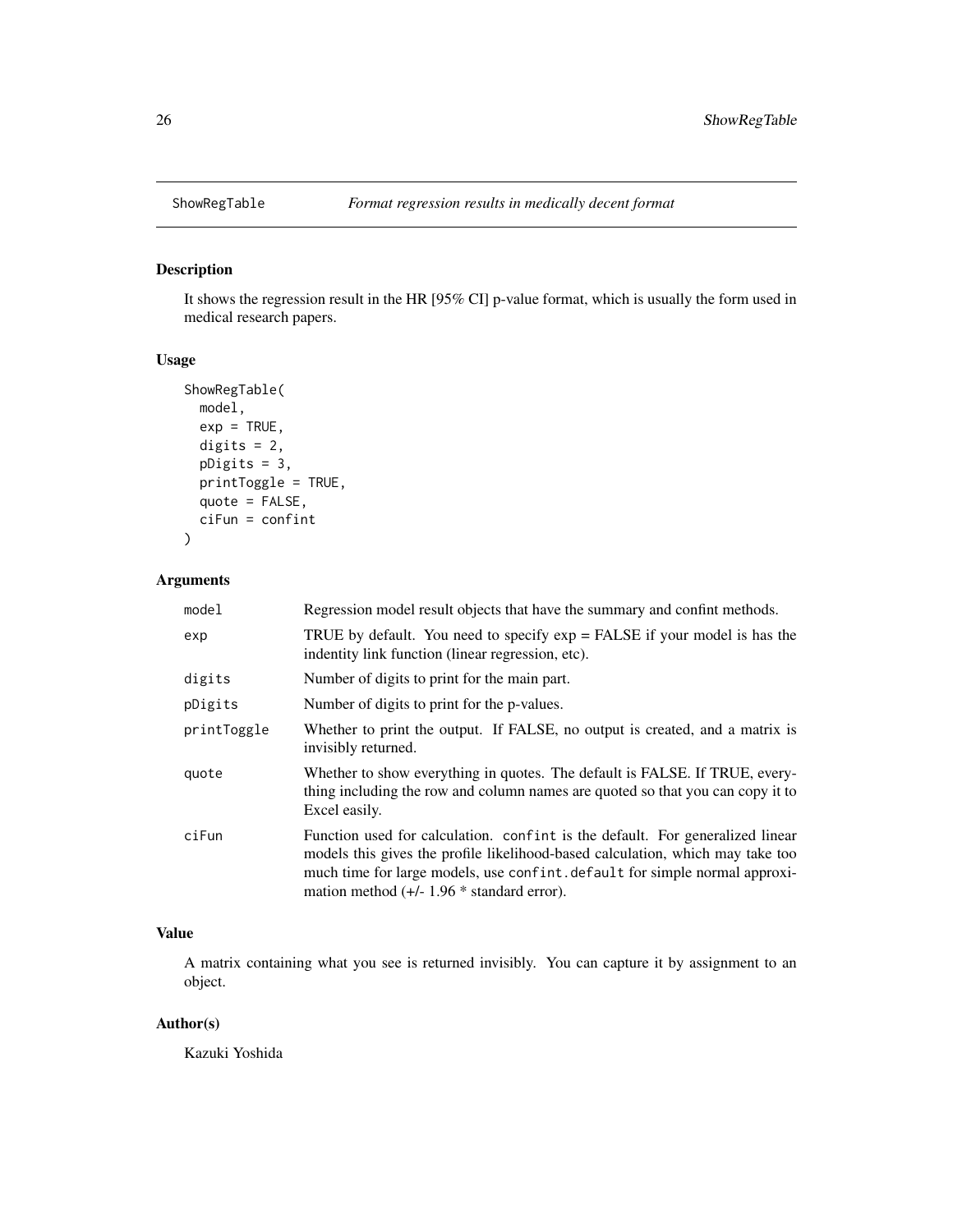# <span id="page-26-0"></span>summary.CatTable 27

#### Examples

```
## Load
library(tableone)
## Load Mayo Clinic Primary Biliary Cirrhosis Data
library(survival)
data(pbc)
## Check variables
head(pbc)
## Fit a Cox regression model
objCoxph \leq coxph(formula = Surv(time, status == 2) \sim trt + age + albumin + ascites,
                  data = pbc)## Show the simple table
ShowRegTable(objCoxph)
## Show with quote to ease copy and paste
ShowRegTable(objCoxph, quote = TRUE)
```
<span id="page-26-1"></span>summary.CatTable *Shows all results in a* CatTable *class object*

#### Description

Shows all data a CatTable class object has. This includes the (optionally stratified) part with summary statistics and, if available, p-values from the approximation method test (chisq.test by default) and exact method test (fisher.test by default) and standardized mean differences of all possible pairwise contrasts.

#### Usage

```
## S3 method for class 'CatTable'
summary(object, digits = 1, ...)
```
#### Arguments

| object                  | An object that has the CatTable class to be shown. |
|-------------------------|----------------------------------------------------|
| digits                  | Number of digits to print.                         |
| $\cdot$ $\cdot$ $\cdot$ | For compatibility with generic. Ignored.           |

#### Value

None. Results are printed.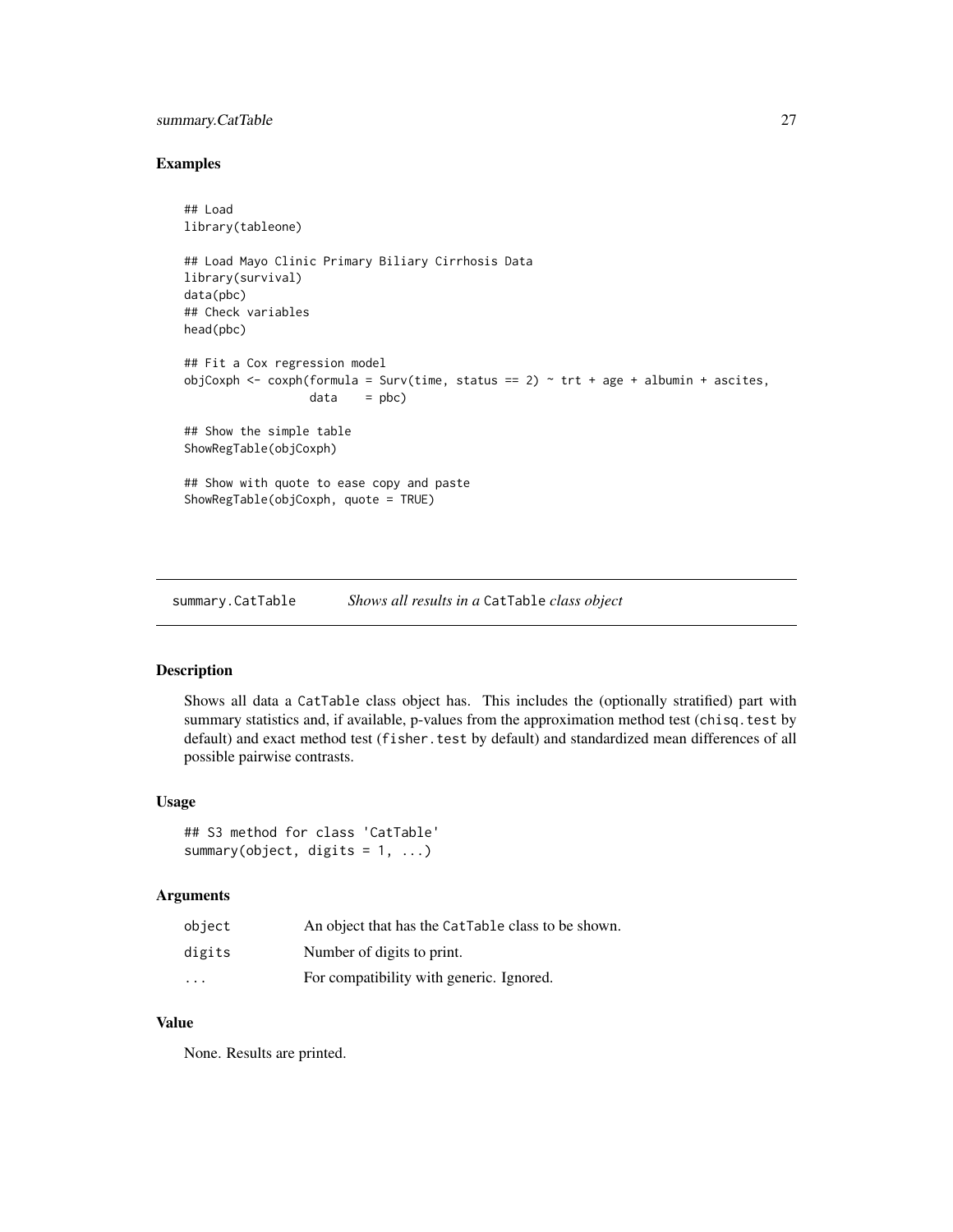#### <span id="page-27-0"></span>Author(s)

Kazuki Yoshida

#### See Also

[CreateTableOne](#page-7-1), [CreateCatTable](#page-2-1), [print.CatTable](#page-13-1),

#### Examples

## See examples for CreateTableOne

<span id="page-27-1"></span>summary.ContTable *Shows all results in a* ContTable *class object*

# Description

Shows all data a ContTable class object has. This includes the (optionally stratified) part with summary statistics and, if available, p-values from the normal assupmtion-based test (oneway.test by default) and nonparametric test (kruskal.test by default) and standardized mean differences of all possible pairwise contrasts.

#### Usage

## S3 method for class 'ContTable' summary(object, digits =  $2, ...$ )

#### Arguments

| object                  | An object that has the ContTable class to be shown. |
|-------------------------|-----------------------------------------------------|
| digits                  | Number of digits to print.                          |
| $\cdot$ $\cdot$ $\cdot$ | For compatibility with generic. Ignored.            |

#### Value

None. Results are printed.

# Author(s)

Kazuki Yoshida

#### See Also

[CreateTableOne](#page-7-1), [CreateContTable](#page-5-1), [print.ContTable](#page-16-1)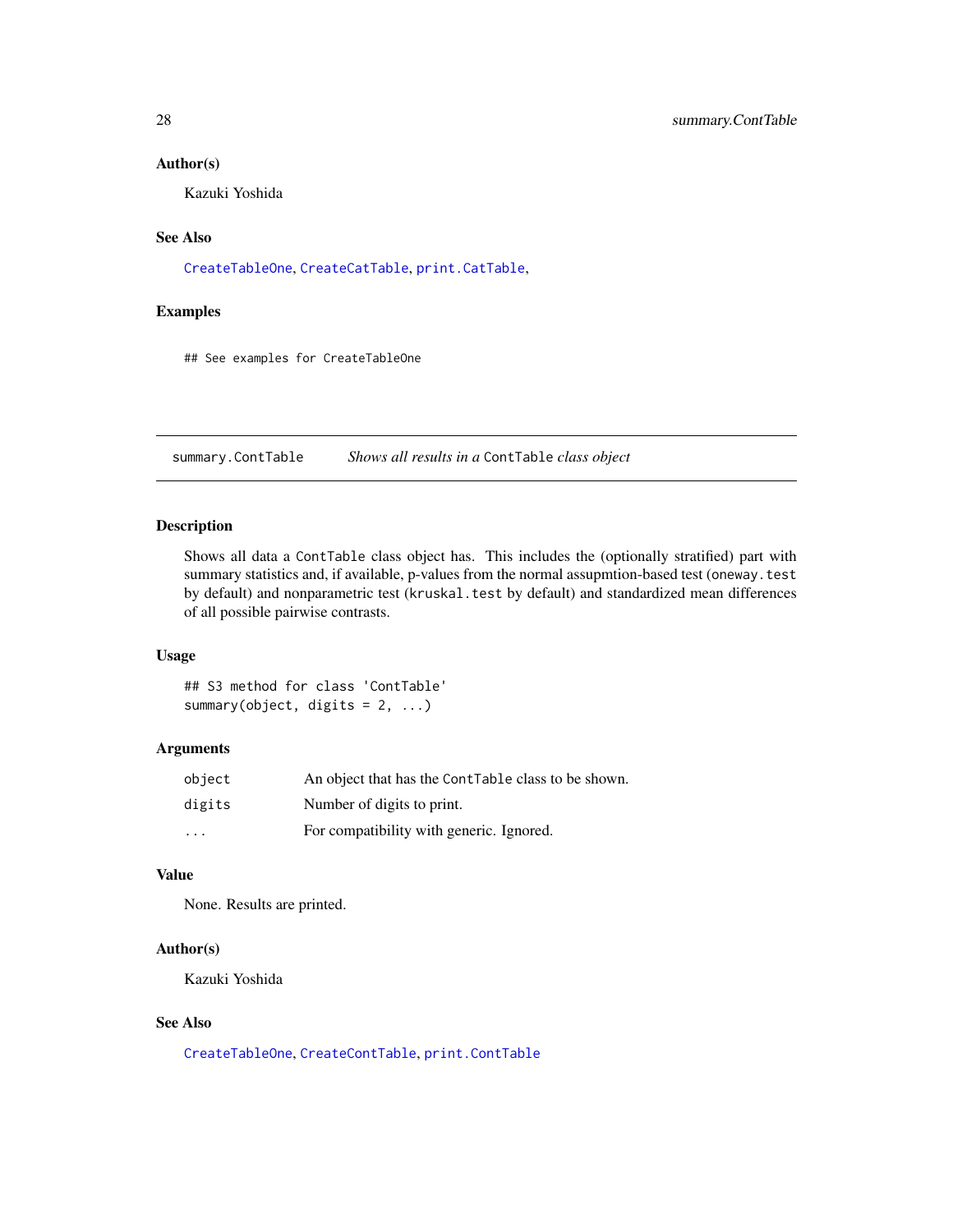# <span id="page-28-0"></span>summary.svyCatTable 29

# Examples

## See examples for CreateTableOne

<span id="page-28-1"></span>summary.svyCatTable *Shows all results in a* svyCatTable *class object*

#### Description

Shows all data a svyCatTable class object has. This includes the (optionally stratified) part with summary statistics and, if available, p-values from the approximation method test (chisq.test by default) and exact method test (fisher.test by default) and standardized mean differences of all possible pairwise contrasts.

#### Usage

## S3 method for class 'svyCatTable' summary(object, digits =  $1, ...$ )

# Arguments

| object                  | An object that has the syyCatTable class to be shown. |
|-------------------------|-------------------------------------------------------|
| digits                  | Number of digits to print.                            |
| $\cdot$ $\cdot$ $\cdot$ | For compatibility with generic. Ignored.              |

#### Value

None. Results are printed.

#### Author(s)

Kazuki Yoshida

#### See Also

[svyCreateTableOne](#page-34-1), [svyCreateCatTable](#page-31-1), [print.svyCatTable](#page-18-1)

# Examples

## See the examples for svyCreateTableOne()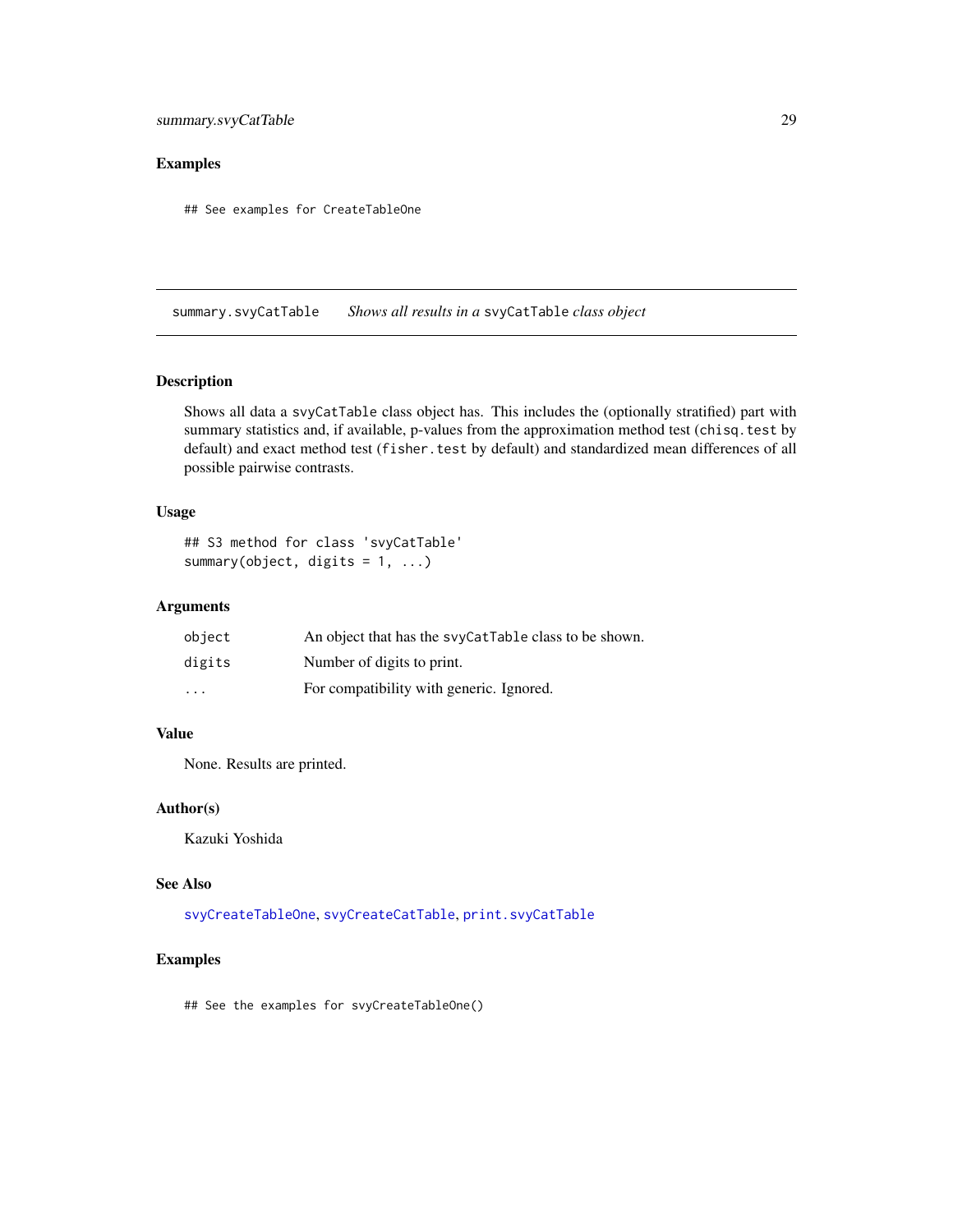<span id="page-29-1"></span><span id="page-29-0"></span>summary.svyContTable *Shows all results in a* svyContTable *class object*

#### Description

Shows all data a svyContTable class object has. This includes the (optionally stratified) part with summary statistics and, if available, p-values from the normal assupmtion-based test (regTermTest with svyglm by default) and nonparametric test (svyranktest by default) and standardized mean differences of all possible pairwise contrasts.

#### Usage

## S3 method for class 'svyContTable' summary(object, digits =  $2, ...$ )

# Arguments

| object   | An object that has the syyContTable class to be shown. |
|----------|--------------------------------------------------------|
| digits   | Number of digits to print.                             |
| $\cdots$ | For compatibility with generic. Ignored.               |

#### Value

None. Results are printed.

# Author(s)

Kazuki Yoshida

# See Also

[svyCreateTableOne](#page-34-1), [svyCreateContTable](#page-32-1), [print.svyContTable](#page-20-1)

#### Examples

## See the examples for svyCreateTableOne()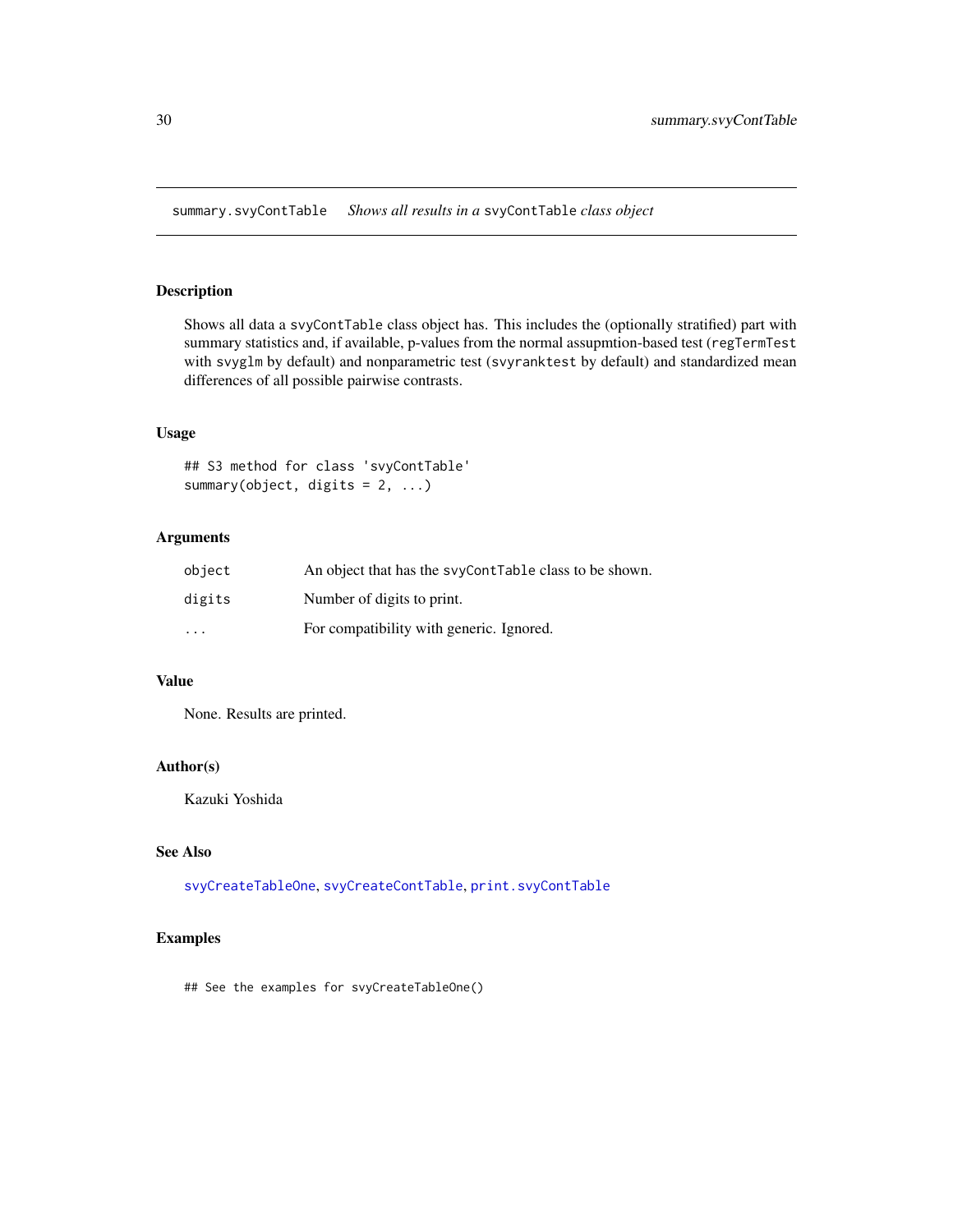<span id="page-30-1"></span><span id="page-30-0"></span>summary.TableOne *Shows all results in a* (svy)TableOne *class object*

# Description

Shows all data a (svy)TableOne class object has. This includes the (optionally stratified) part with summary statistics and p-values and/or standardized mean differences.

#### Usage

```
## S3 method for class 'TableOne'
summary(object, digits = 1, ...)
```
# Arguments

| object                  | An object that has the (svy)TableOne class to be shown. |
|-------------------------|---------------------------------------------------------|
| digits                  | Number of digits to print.                              |
| $\cdot$ $\cdot$ $\cdot$ | For compatibility with generic. Ignored.                |

# Value

None. Results are printed.

# Author(s)

Kazuki Yoshida

#### See Also

[CreateTableOne](#page-7-1), [svyCreateCatTable](#page-31-1)

# Examples

## See examples for CreateTableOne and svyCreateTableOne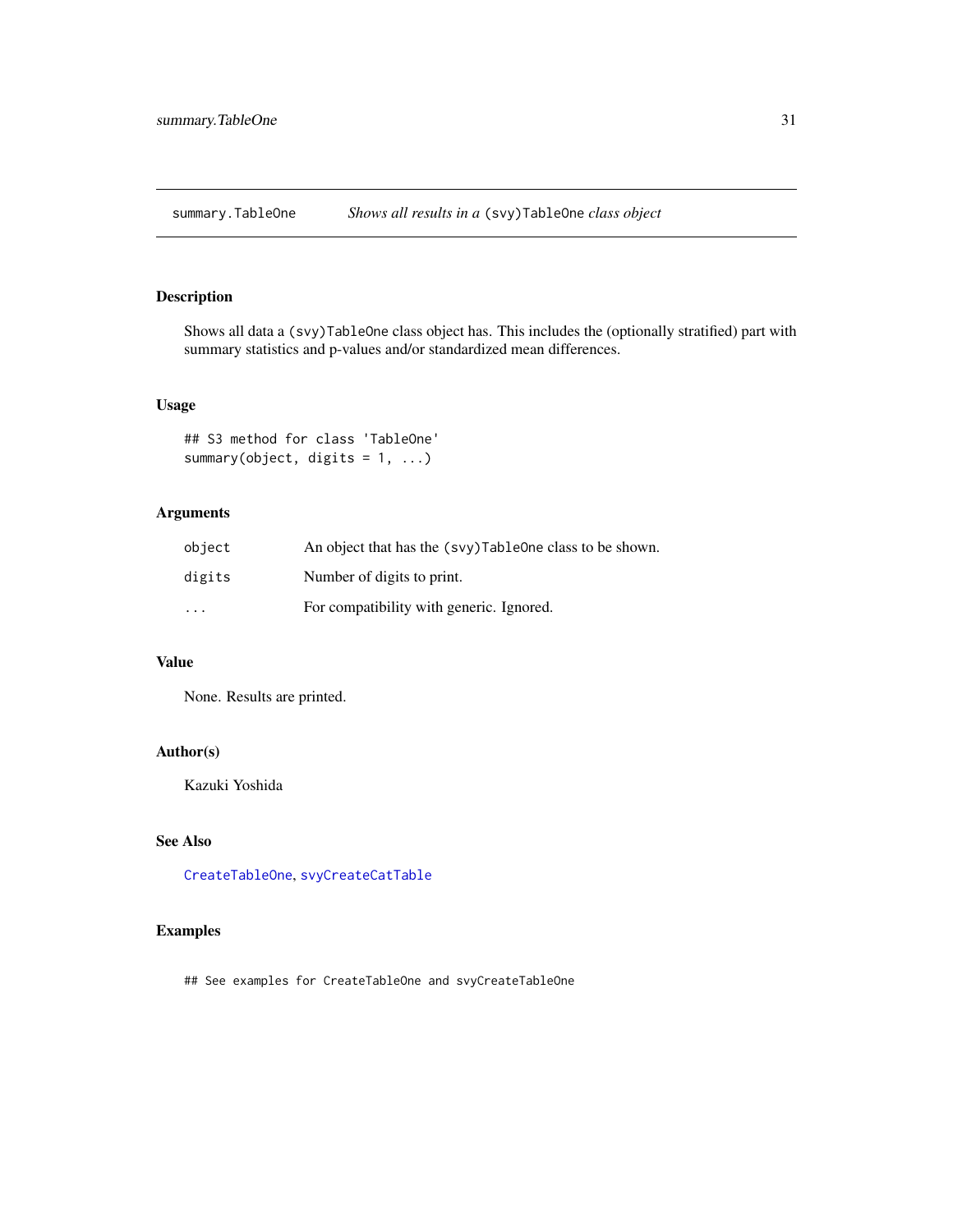<span id="page-31-1"></span><span id="page-31-0"></span>

# Description

Create an object summarizing categorical variables optionally stratifying by one or more startifying variables and performing statistical tests. Usually, [svyCreateTableOne](#page-34-1) should be used as the universal frontend for both continuous and categorical data.

#### Usage

```
svyCreateCatTable(
  vars,
 strata,
 data,
  includeNA = FALSE,
  test = TRUE,testApprox = svyTestChisq,
  argsApprox = NULL,
  smd = TRUE,addOverall = FALSE
)
```

| vars       | Variable(s) to be summarized given as a character vector.                                                                                                                                                                                                            |
|------------|----------------------------------------------------------------------------------------------------------------------------------------------------------------------------------------------------------------------------------------------------------------------|
| strata     | Stratifying (grouping) variable name(s) given as a character vector. If omitted,<br>the overall results are returned.                                                                                                                                                |
| data       | A survey design object in which these variables exist. All variables (both vars<br>and strata) must be in this survey design object. It is created with the svydesign<br>function in the survey package.                                                             |
| includeNA  | If TRUE, NA is handled as a regular factor level rather than missing. NA is<br>shown as the last factor level in the table. Only effective for categorical vari-<br>ables.                                                                                           |
| test       | If TRUE, as in the default and there are more than two groups, groupwise com-<br>parisons are performed. Both tests that require the large sample approximation<br>and exact tests are performed. Either one of the result can be obtained from the<br>print method. |
| testApprox | A function used to perform the large sample approximation based tests. The<br>default is svychisq.                                                                                                                                                                   |
| argsApprox | A named list of arguments passed to the function specified in testApprox.                                                                                                                                                                                            |
| smd        | If TRUE, as in the default and there are more than two groups, standardized<br>mean differences for all pairwise comparisons are calculated.                                                                                                                         |
| addOverall | (optional, only used if strata are supplied) Adds an overall column to the table.<br>Smd and p-value calculations are performed using only the stratifed clolumns.                                                                                                   |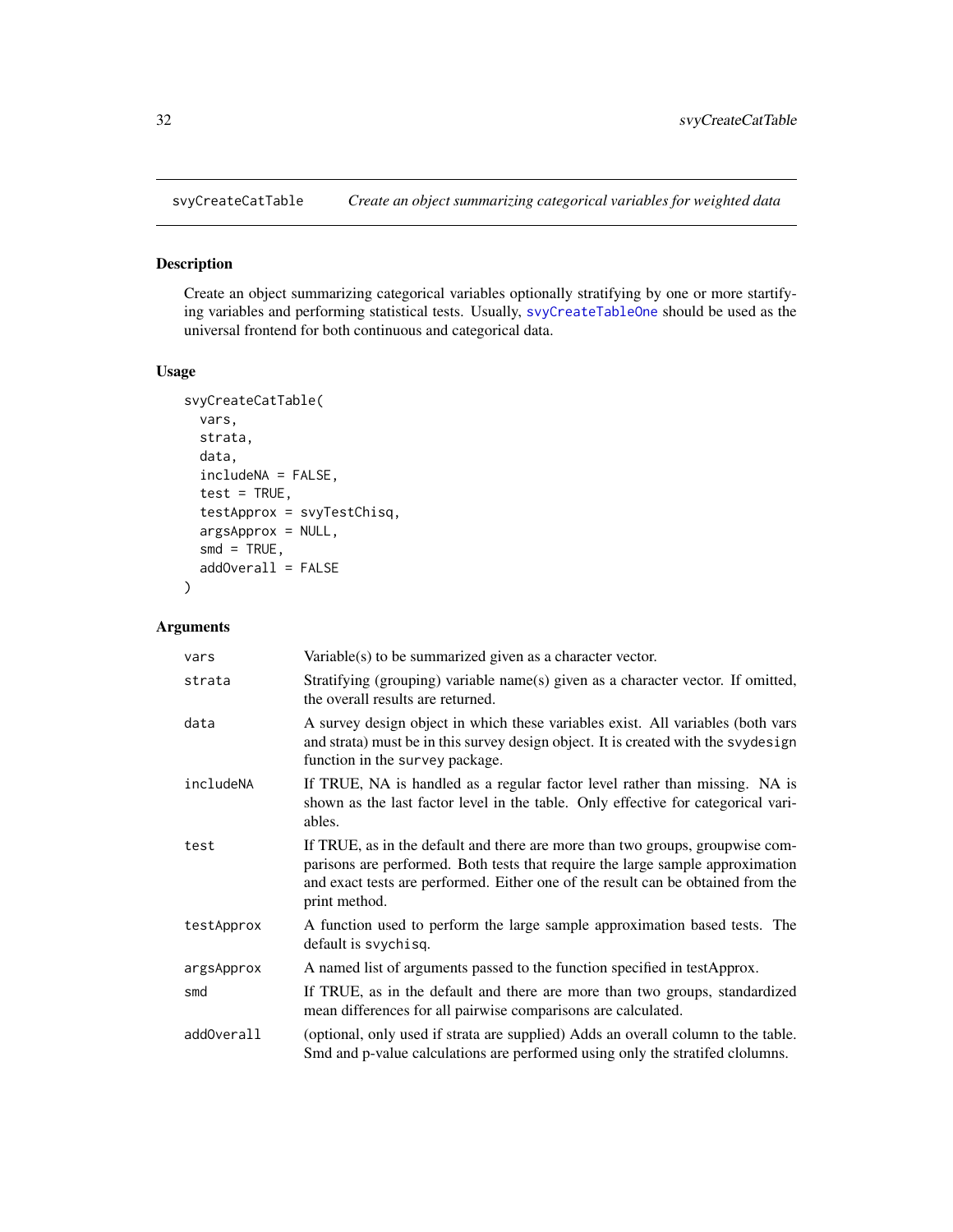# <span id="page-32-0"></span>svyCreateContTable 33

# Value

An object of class svyCatTable.

# Author(s)

Kazuki Yoshida, Alexander Bartel

# See Also

[svyCreateTableOne](#page-34-1), [print.svyCatTable](#page-18-1), [summary.svyCatTable](#page-28-1),

# Examples

## See the examples for svyCreateTableOne()

<span id="page-32-1"></span>

| svvCreateContTable | Create an object summarizing continous variables for weighted |  |
|--------------------|---------------------------------------------------------------|--|
|                    | dataset                                                       |  |

# Description

Create an object summarizing continous variables optionally stratifying by one or more startifying variables and performing statistical tests. Usually, [svyCreateTableOne](#page-34-1) should be used as the universal frontend for both continuous and categorical data.

#### Usage

```
svyCreateContTable(
  vars,
  strata,
  data,
  test = TRUE,testNormal = svyTestNormal,
  argsNormal = list(method = "Wald").testNonNormal = svyTestNonNormal,
  argsNonNormal = NULL,
  smd = TRUE,addOverall = FALSE
)
```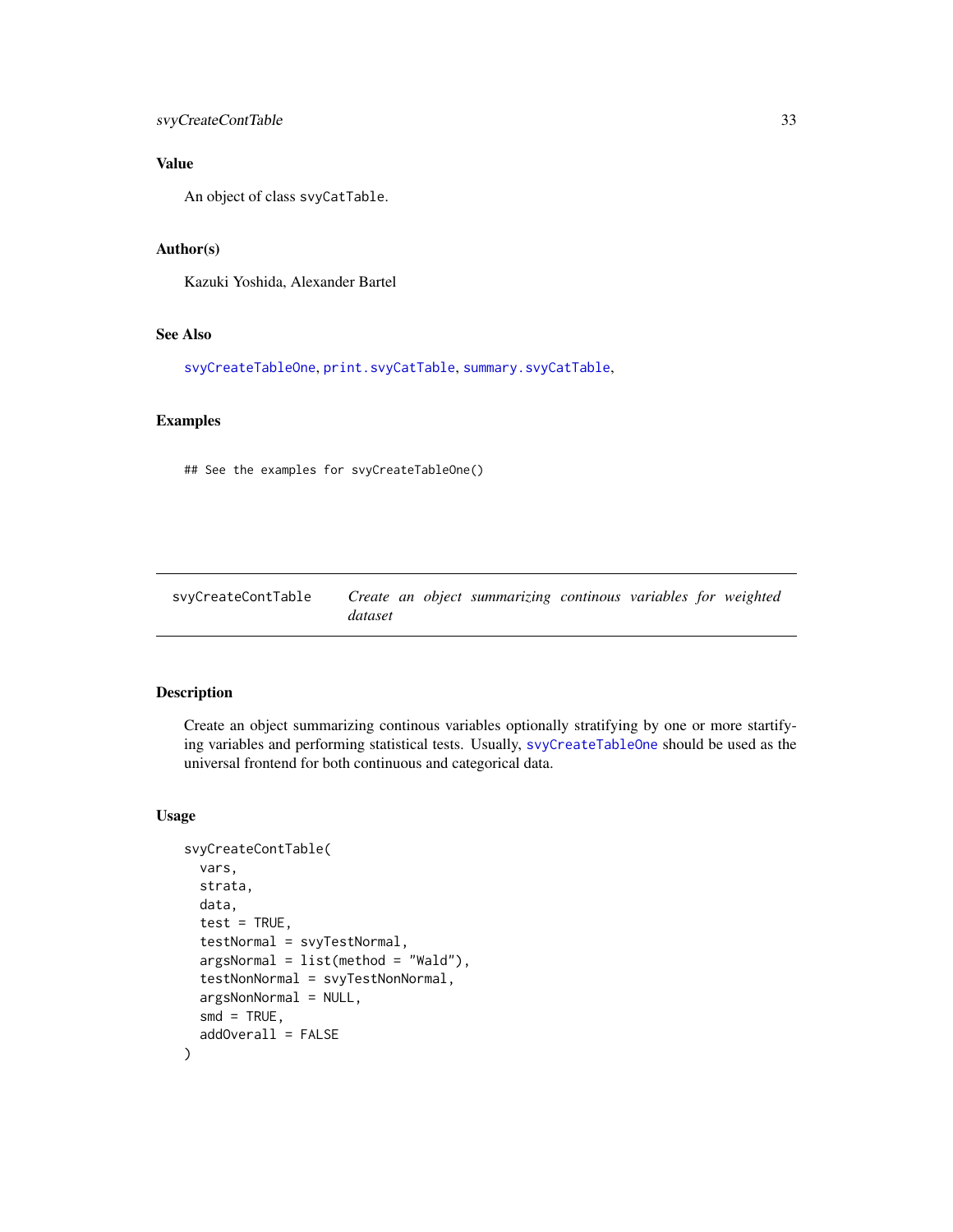# <span id="page-33-0"></span>Arguments

| vars          | Variable(s) to be summarized given as a character vector.                                                                                                                                                                                         |
|---------------|---------------------------------------------------------------------------------------------------------------------------------------------------------------------------------------------------------------------------------------------------|
| strata        | Stratifying (grouping) variable name(s) given as a character vector. If omitted,<br>the overall results are returned.                                                                                                                             |
| data          | A survey design object in which these variables exist. All variables (both vars<br>and strata) must be in this survey design object. It is created with the svydesign<br>function in the survey package.                                          |
| test          | If TRUE, as in the default and there are more than two groups, groupwise com-<br>parisons are performed. Both tests that assume normality and tests that do not<br>are performed. Either one of the result can be obtained from the print method. |
| testNormal    | A function used to perform the normal assumption based tests. The default<br>is multiple degrees of freedom test using svyglm and regTermTest. This is<br>equivalent of the svyttest when there are only two groups.                              |
| argsNormal    | A named list of arguments passed to the function specified in testNormal.                                                                                                                                                                         |
| testNonNormal | A function used to perform the nonparametric tests. The default is svyranktest.                                                                                                                                                                   |
| argsNonNormal | A named list of arguments passed to the function specified in testNonNormal.                                                                                                                                                                      |
| smd           | If TRUE, as in the default and there are more than two groups, standardized<br>mean differences for all pairwise comparisons are calculated.                                                                                                      |
| addOverall    | (optional, only used if strata are supplied) Adds an overall column to the table.<br>Smd and p-value calculations are performed using only the stratifed clolumns.                                                                                |

# Value

An object of class svyContTable.

# Author(s)

Kazuki Yoshida, Alexander Bartel

# See Also

[svyCreateTableOne](#page-34-1), [print.svyContTable](#page-20-1), [summary.svyContTable](#page-29-1),

# Examples

## See the examples for svyCreateTableOne()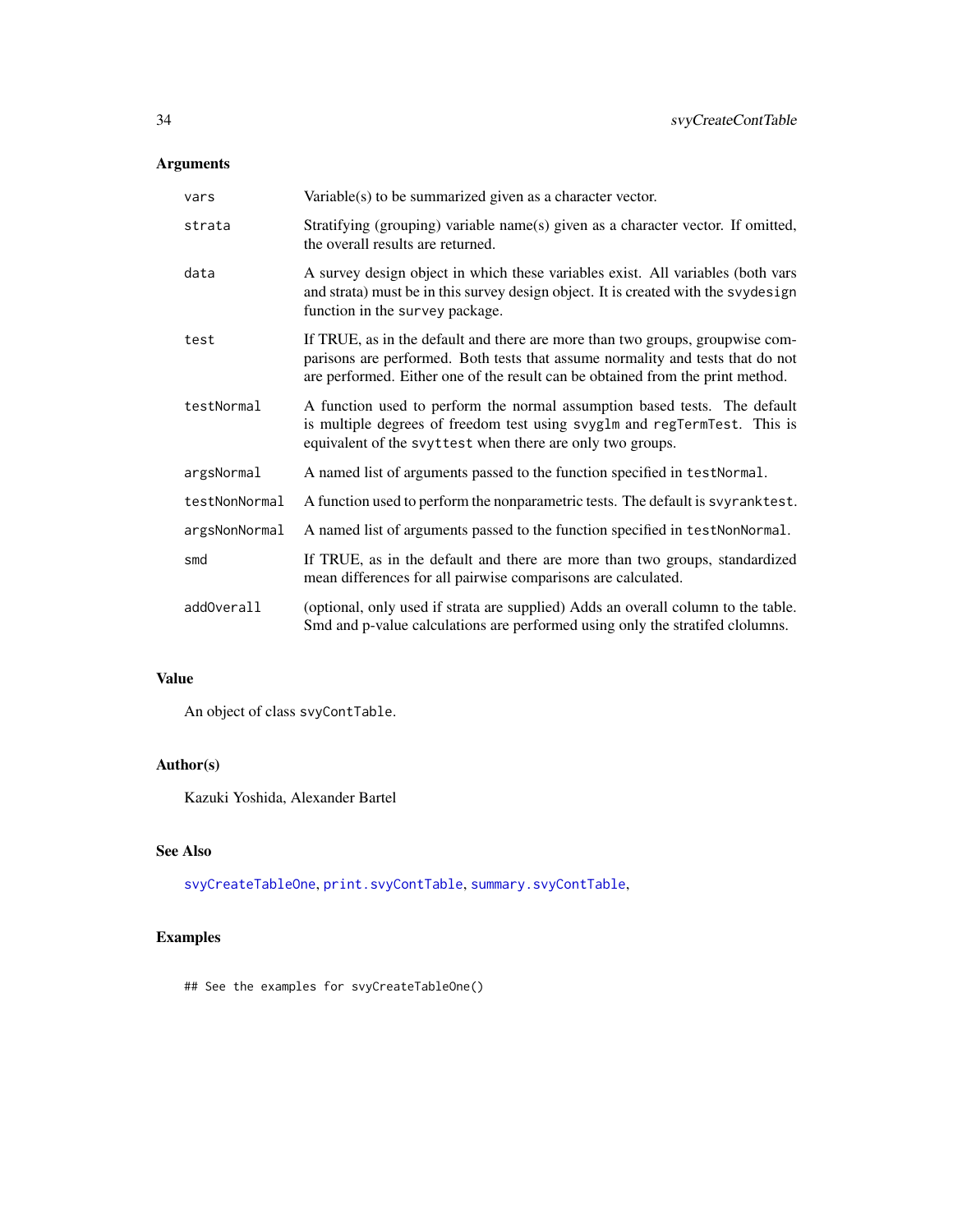<span id="page-34-1"></span><span id="page-34-0"></span>svyCreateTableOne *Create an object summarizing both continuous and categorical variables for weighted data*

# Description

Create an object summarizing all baseline variables (both continuous and categorical) optionally stratifying by one or more startifying variables and performing statistical tests. The object gives a table that is easy to use in medical research papers.

#### Usage

```
svyCreateTableOne(
  vars,
  strata,
  data,
  factorVars,
  includeNA = FALSE,
  test = TRUE,testApprox = svyTestChisq,
  argsApprox = NULL,
  testNormal = svyTestNormal,
  argsNormal = list(method = "Wald"),
  testNonNormal = svyTestNonNormal,
  argsNonNormal = NULL,
  smd = TRUE,addOverall = FALSE
)
```

| vars       | Variables to be summarized given as a character vector. Factors are handled<br>as categorical variables, whereas numeric variables are handled as continuous<br>variables. If empty, all variables in the survey design object specified in the data<br>argument are used.                                                                        |
|------------|---------------------------------------------------------------------------------------------------------------------------------------------------------------------------------------------------------------------------------------------------------------------------------------------------------------------------------------------------|
| strata     | Stratifying (grouping) variable name(s) given as a character vector. If omitted,<br>the overall results are returned.                                                                                                                                                                                                                             |
| data       | A survey design object in which these variables exist. All variables (both vars<br>and strata) must be in this survey design object. It is created with the syydesign<br>function in the survey package.                                                                                                                                          |
| factorVars | Numerically coded variables that should be handled as categorical variables<br>given as a character vector. Do not include factors, unless you need to relevel<br>them by removing empty levels. If omitted, only factors are considered categor-<br>ical variables. The variables specified here must also be specified in the vars<br>argument. |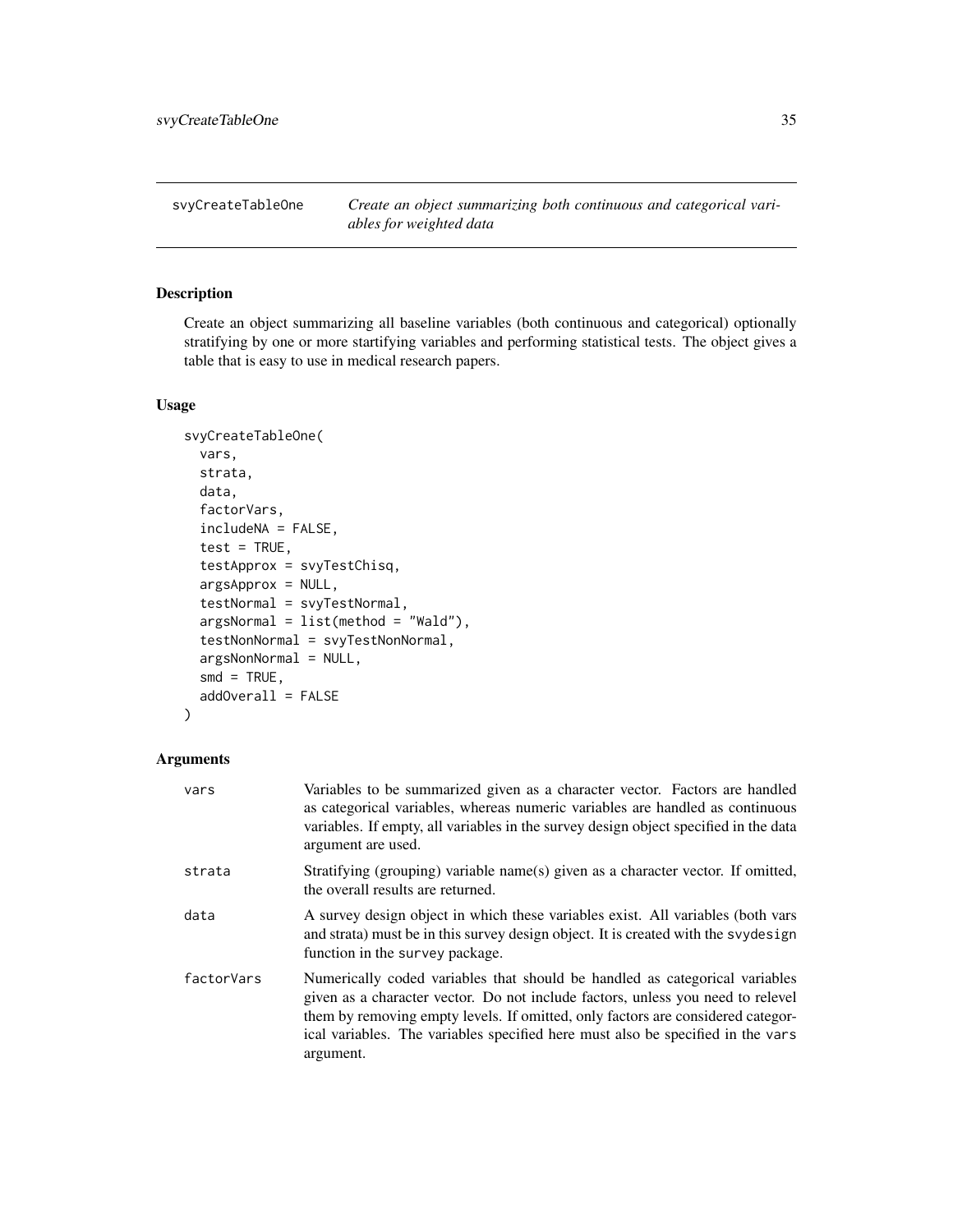<span id="page-35-0"></span>

| includeNA     | If TRUE, NA is handled as a regular factor level rather than missing. NA is<br>shown as the last factor level in the table. Only effective for categorical vari-<br>ables.                                           |
|---------------|----------------------------------------------------------------------------------------------------------------------------------------------------------------------------------------------------------------------|
| test          | If TRUE, as in the default and there are more than two groups, groupwise com-<br>parisons are performed.                                                                                                             |
| testApprox    | A function used to perform the large sample approximation based tests. The<br>default is svychisq.                                                                                                                   |
| argsApprox    | A named list of arguments passed to the function specified in testApprox.                                                                                                                                            |
| testNormal    | A function used to perform the normal assumption based tests. The default<br>is multiple degrees of freedom test using svyglm and regTermTest. This is<br>equivalent of the svyttest when there are only two groups. |
| argsNormal    | A named list of arguments passed to the function specified in test Normal.                                                                                                                                           |
| testNonNormal | A function used to perform the nonparametric tests. The default is syyranktest.                                                                                                                                      |
| argsNonNormal | A named list of arguments passed to the function specified in test NonNormal.                                                                                                                                        |
| smd           | If TRUE, as in the default and there are more than two groups, standardized<br>mean differences for all pairwise comparisons are calculated.                                                                         |
| addOverall    | (optional, only used if strata are supplied) Adds an overall column to the table.<br>Smd and p-value calculations are performed using only the stratifed clolumns.                                                   |

# Details

See the details for [CreateTableOne](#page-7-1).

#### Value

An object of class svyTableOne, which is a list of three objects.

| ContTable | an object of class syyContTable, containing continuous variables only |
|-----------|-----------------------------------------------------------------------|
| CatTable  | an object of class svyCatTable, containing categorical variables only |
| MetaData  | list of metadata regarding variables                                  |

# Author(s)

Kazuki Yoshida

# See Also

[print.TableOne](#page-22-1), [summary.TableOne](#page-30-1)

# Examples

```
## Load packages
library(tableone)
library(survey)
```
## Create a weighted survey design object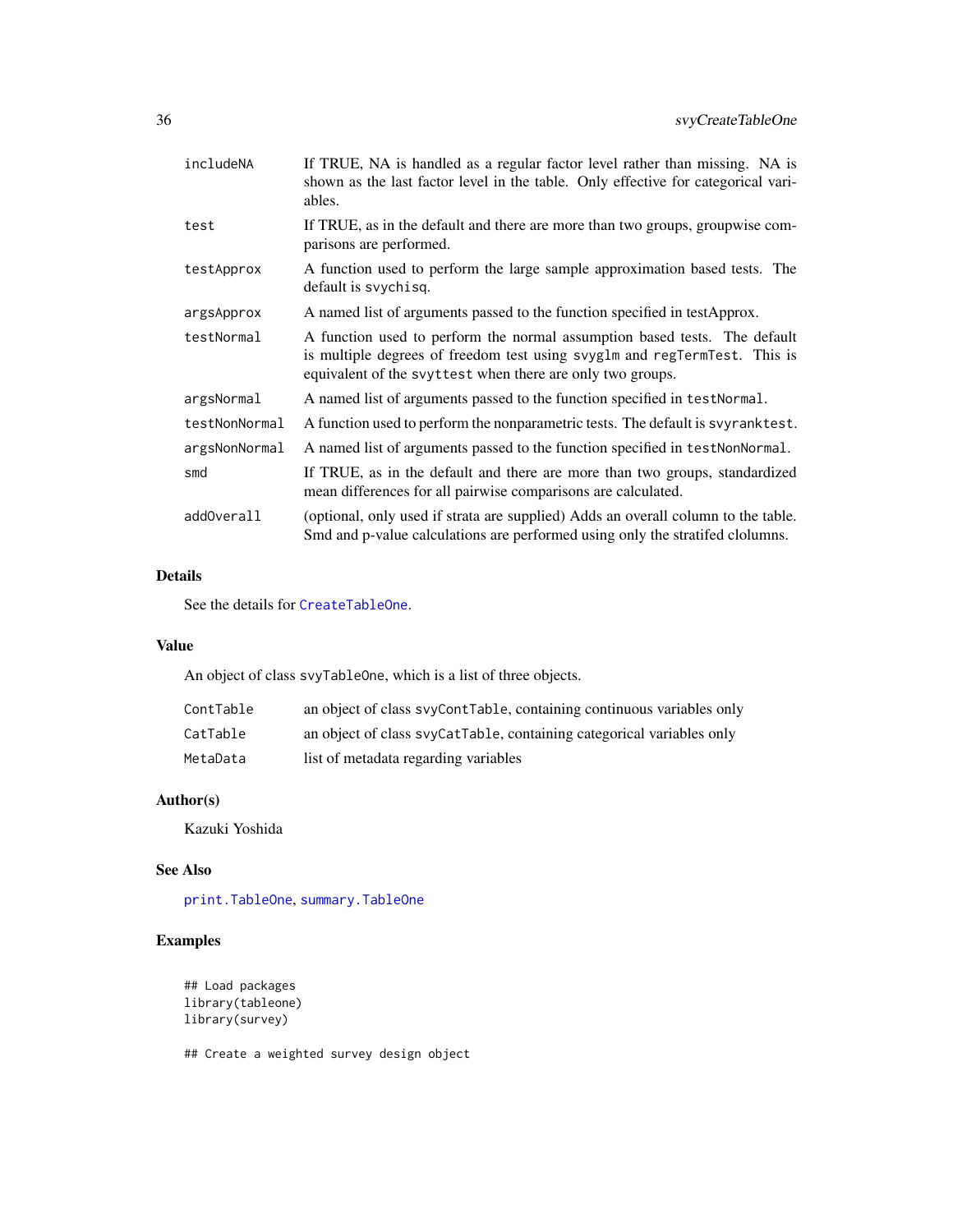```
data(nhanes)
nhanesSvy <- svydesign(ids = \sim SDMVPSU, strata = \sim SDMVSTRA, weights = \sim WTMEC2YR,
                       nest = TRUE, data = nhanes)
## Create a table object
## factorVars are converted to factors; no need for variables already factors
## strata will stratify summaries; leave it unspecified for overall summaries
tab1 <- svyCreateTableOne(vars = c("HI_CHOL","race","agecat","RIAGENDR"),
                          strata = "RIAGENDR", data = nhanesSvy,
                          factorVars = c("race","RIAGENDR"))
## Detailed output
summary(tab1)
## Default formatted printing
tab1
## nonnormal specifies variables to be shown as median [IQR]
print(tab1, nonnormal = "HI_CHOL", contDigits = 3, catDigits = 2,
     pDigits = 4, smd = TRUE## minMax changes it to median [min, max]
print(tab1, nonnormal = "HI_CHOL", minMax = TRUE, contDigits = 3,
     catDigits = 2, pDigits = 4, smd = TRUE)
## showAllLevels can be used tow show levels for all categorical variables
print(tab1, showAllLevels = TRUE, smd = TRUE)
## To see all printing options
?print.TableOne
## To examine categorical variables only
tab1$CatTable
## To examine continuous variables only
tab1$ContTable
## If SMDs are needed as numericals, use ExtractSmd()
ExtractSmd(tab1)
```